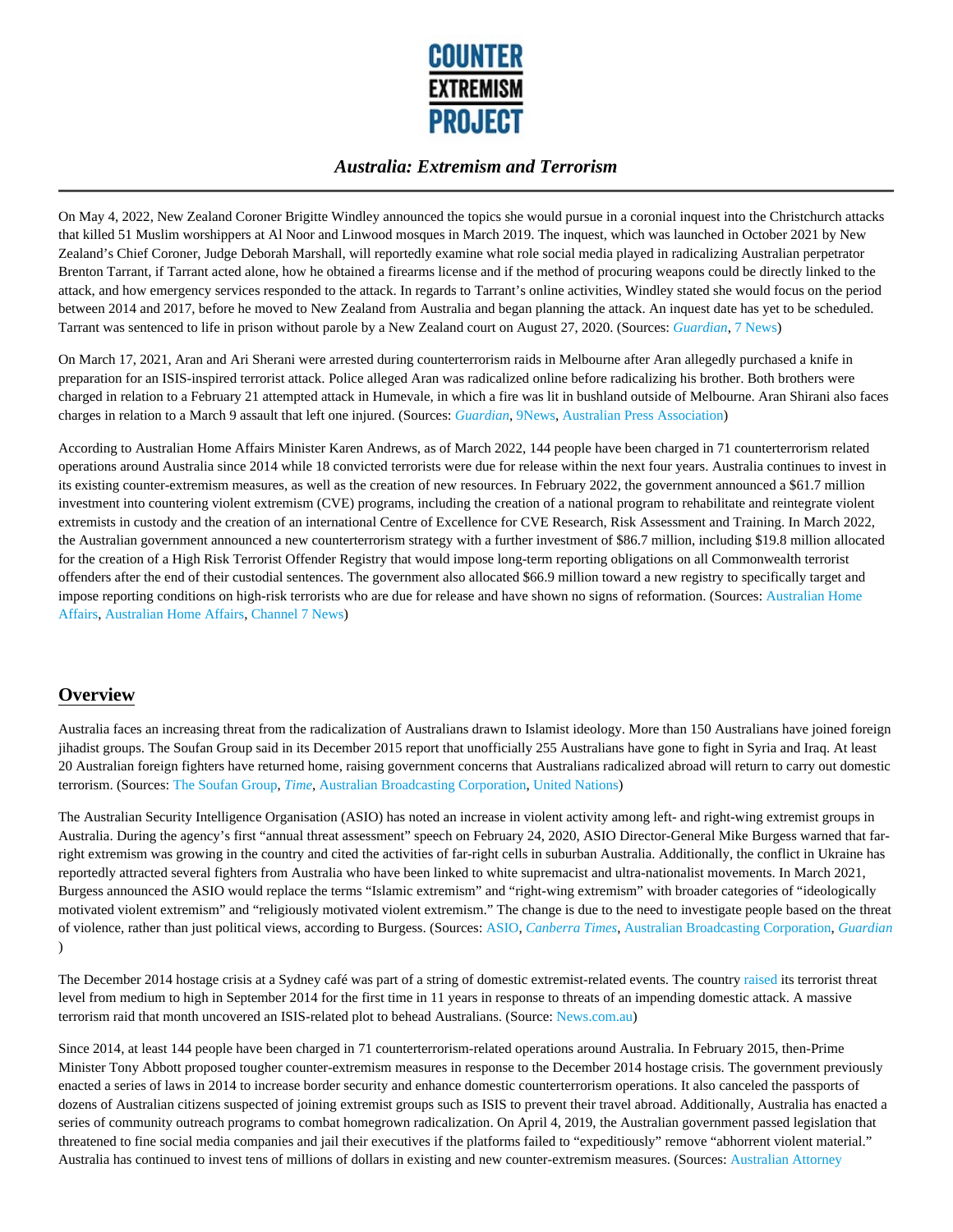

General's Office, *Telegraph*, *New York Times*, Australian Home Affairs, Australian Home Affairs)

# **Radicalization and Foreign Fighters**

#### *Homegrown Radicalization*

At least 23 Australians, mostly native-born, have been convicted of domestic terrorism charges since 2001. The Australian Security Intelligence Organisation (ASIO) believes "several hundred" Australians advocate violent Islamist ideologies. (Sources: Australian Government: Living Safe Together, ASIO)

In 2014, the ASIO warned that nationalist and ethnic tensions could lead to future violence. Several anti-Islam groups have appeared in Australia, primarily online, since May 2013. These groups engage in "hostile, abusive and threatening online exchanges" with members of Australia's Muslim community. In February 2020, ASIO Director General Mike Burgess noted that, though violent Islamist fundamentalism remained the organization's primary concern, the threat of rightwing extremism was "real and growing." (Sources: ASIO, *Guardian*)

The ASIO "strongly linked" domestic terrorism to political, ideological, and cultural conflicts abroad. International jihadist groups increasingly rely on the Internet and social media to encourage lone actors to engage in stand-alone domestic attacks and overseas extremism. Together with traditional extremist networks, these extremists justify their beliefs primarily because of the Syrian civil war, disagreements with Australia's overseas military operations, or a belief that Australian values conflict with extreme Islamist views. (Source: ASIO)

Members of Australia's Muslim community have accused the government of feeding into radicalization. Community members said during a September 2014 protest they were terrified during anti-terror raids earlier that month. The president of the Islamic Friendship Association of Australia, Keysar Trad, blamed the government's "negative campaigns" against building new mosques for helping to radicalize Australian youth. (Sources: *Daily Mail*, News.com.au)

International groups and domestic terror networks have previously targeted Australia. The September 2014 raids resulted in the arrest of 15 Australians ready to kidnap and behead random people under the direction of an Australian ISIS leader. Three people were convicted after 2009's Operation Neath uncovered an al-Shabab cell planning to attack army barracks in Sydney. In 2004, authorities began a 17-month investigation, Operation Pendennis, after receiving a tip from members of the Muslim community. In November 2005, the investigation uncovered two extremist cells in Melbourne and Sydney planning domestic terror attacks under the direction of radical Islamic cleric Abdul Nacer Benbrika, a.k.a. Abu Bakr. (Sources: Australian Broadcasting Corporation, Combating Terrorism Center at West Point, Australian Broadcasting Corporation)

### *Religious Indoctrination*

Abdul Nacer Benbrika and other radical Islamic clerics have fueled homegrown extremism in Australia. Benbrika came to the country on a tourist visa in 1989 from Algeria. He claimed he loved the "Australian lifestyle" and became a permanent resident after marrying a Lebanese-Australian woman in 1992. He received a disability pension and did not work, so he spent his time immersed in Islamic studies. In an August 2005 interview prior to his arrest, Benrika denied his involvement in extremism and said he was teaching his followers the Quran. Benbrika told the media there were two laws, Australian law and Islamic law. Islam, he said, is the only law that needs to be spread. He also spoke of his admiration for Osama bin Laden. Benbrika became Australia's first convicted Muslim cell leader in 2009 when a judge sentenced him to at least 12 years in prison. On November 25, 2020, Australia revoked Benbrika's citizenship. He was the first person to lose Australian citizenship while still residing in the country. The cancellation came a month before Benbrika was to become eligible for parole. (Sources: Reuters, *Sydney Morning Herald*, *Australian*, Australian Broadcasting Corporation, BBC News)

Benbrika completed his prison sentence in November 2020 but remained in prison after then-Home Affairs Minister Peter Dutton applied for a continuing detention order. The Victoria High Court ruled Benbrika remained at high risk of reoffending and authorized his continued incarceration. The law the court cited allows further three-year extensions for dangerous individuals such as Benbrika. Benbrika launched two legal appeals, charging that the law extending his detention was unconstitutional and that the Victorian Supreme Court judge who had exercised it had made a legal error. Benbrika lost his first appeal against the constitutionality of the law in February 2021. In November 2021, Victoria's Court of Appeal ruled no legal error had been made and Benbrika could remain in prison. (Sources: 9 News, Al Jazeera, Australian Broadcasting Corporation, High Court of Australia)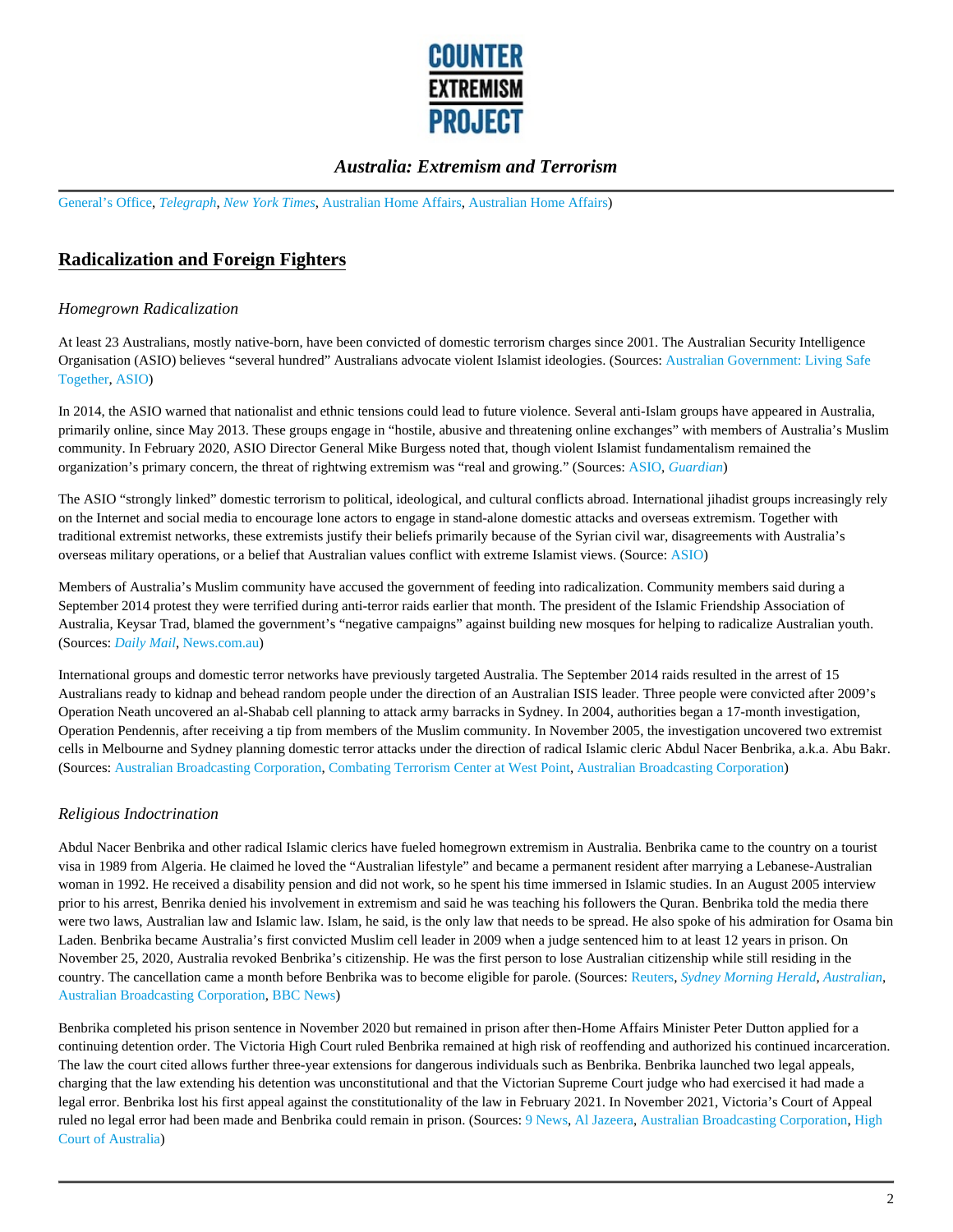

Feiz Mohammad, a.k.a. Sheikh Feiz, is considered one of Australia's top radical Islamic preachers. He was tied to several members of the Melbourne and Sydney jihadist cells broken up in 2005. Mohammad founded the Global Islamic Youth Centre in a Sydney suburb where his violent and extremist sermons reached more than 4,000 Muslims. His sermons are available on YouTube and for sale on DVD. In one sermon, he criticized Australian Muslims for not shedding blood in the name of jihad. Boston Marathon bomber Tamerlan Tsarnaev cited Mohammad as an inspiration. Mohammad left Australia for Lebanon in 2005 but continues to release his sermons online and on DVD. (Sources: *International Business Times*, News.com.au)

#### *Musa Cerantonio*

Musa Cerantonio is an Australian Islamist preacher who has inspired numerous foreign fighters to join jihadist groups in Syria. Australian intelligence reportedly believes Cerantonio to be among the top three most important jihadist preachers in the world. According to the International Centre for the Study of Radicalisation (ICSR), Cerantonio is "an outspoken cheerleader for ISIS" and one of two English-speaking "spiritual authorities" influencing Westerners to fight abroad. Cerantonio used social media to correspond with ISIS foreign fighters, call for the assassination of U.S. leaders, and praise foreign fighters in Syria. He also briefly had an English-language television show called "Ask the Sheikh," in which he answered questions on sharia (Islamic law) from viewers around the world. The show aired on a Saudi satellite station. (Sources: *Herald Sun*, International Centre for the Study of Radicalisation, *Sydney Morning Herald*, *Guardian*, MEMRI)

Born Robert Cerantonio to an Irish-Catholic family, Cerantonio converted to Islam when he was 17 years old. He moved to the Philippines in 2013 where he used YouTube to call for jihad and praise ISIS, according to the Philippine police who deported Cerantonio in July 2014. Australian authorities have called Cerantonio's social media posts "offensive and disturbing" but said they do not violate Australian law. His Twitter and Facebook accounts have been shut down but many of his videos remain on YouTube. (Sources: *Daily Mail*, *Herald Sun*, Associated Press, Reuters)

Cerantonio and four others were arrested in Australia in May 2016 while allegedly attempting to sail to Indonesia. According to Australian federal police, they intended to continue on to Syria to join ISIS. Arrested with Cerantonio were Kadir Kaya, Shayden Thorne, Paul James Dacre, and Antonino Granata. All five had previously had their passports revoked. They were each charged with one count of making preparations for incursions into foreign countries for the purpose of engaging in hostile activities. The charge carries a maximum sentence of life in prison. Later that month, police arrested Kaya's older brother, Murat Kaya. The elder Kaya had planned to travel to Syria with the others but pulled out prior to their departure. (Sources: *Guardian*, *Guardian*, *Telegraph,* Anadolu Agency)

In February 2019, Cerantonio and his five co-conspirators pled guilty to engaging in conduct in preparation for hostile activities in a foreign country. Dacre, Granata, and Kadir Kaya were each sentenced to four years in prison. Justice Michael Croucher said the four men would not have been involved if not for the "charismatic" Cerantonio. Murat Kaya was sentenced to three years and eight months. Cerantonio and Thorne also pled guilty but were not sentenced at the same time. Thorne was sentenced a week later to three years and 10 months in prison. On May 3, 2019, Cerantonio was sentenced to seven years in prison with a minimum non-parole period of five years and three months. Due to time already served since their arrests in 2016, most of the conspirators were released under government restrictions in 2020. Murat Kaya was released on parole in January 2020. Thorne was released that March. Granata was released that May. Kaya and Granata were re-arrested in November 2020 for parole violations related to cellphone usage. The court ruled the violations were "not sinister." (Sources: Australian Broadcasting Corporation, Agence France-Presse, Associated Press, Australian Broadcasting Corporation, News.com.au, *Daily Mail*, Australian Broadcasting Corporation, *Australian*, 7News)

In October 2021, Australian media reported Cerantonio had written a letter to a friend that past June renouncing "Islam and jihadist extremism." Cerantonio wrote he felt "terrible" knowing he influenced others to "dedicate themselves to tyrannical death cults." According to the letter, Cerantonio had spent a large amount of time reading and researching while in prison and undergone a "religious and ideological belief since mid-2019." In the letter, Cerantonio referred to ISIS as "suicidal maniacs" and a "death cult." Cerantonio wrote he had "something of a duty to clean up the mess to which" he contributed. (Source: *Herald Sun*)

In a March 2022 piece for the *Atlantic*, journalist Graeme Wood revealed he had been the recipient of Cerantonio's 2021 letter renouncing ISIS. According to Wood, Cerantonio also renounced Islam and became an atheist and reader of renowned atheist and author Richard Dawkins—though Cerantonio has said he still disagrees with Dawkins in several areas. In Wood's account, Cerantonio reached his conclusion about Islam while studying the Quran in prison. He focused on a figure in the 18th chapter of the Quran called Dhu-l Qarnayn, "the two-horned one." According to Wood, Cerantonio noted similarities between Dhu-l Qarnayn and a fabulized version of Alexander the Great in Aramaic, which he later determined the Quran had plagiarized. Cerantonio wrote to Wood, "Realizing that Dhu-l Qarnayn was not at all a real person but was rather based on a fictional account of Alexander the Great instantly left me with only one possible conclusion: The Quran was not divinely inspired." Cerantonio told Wood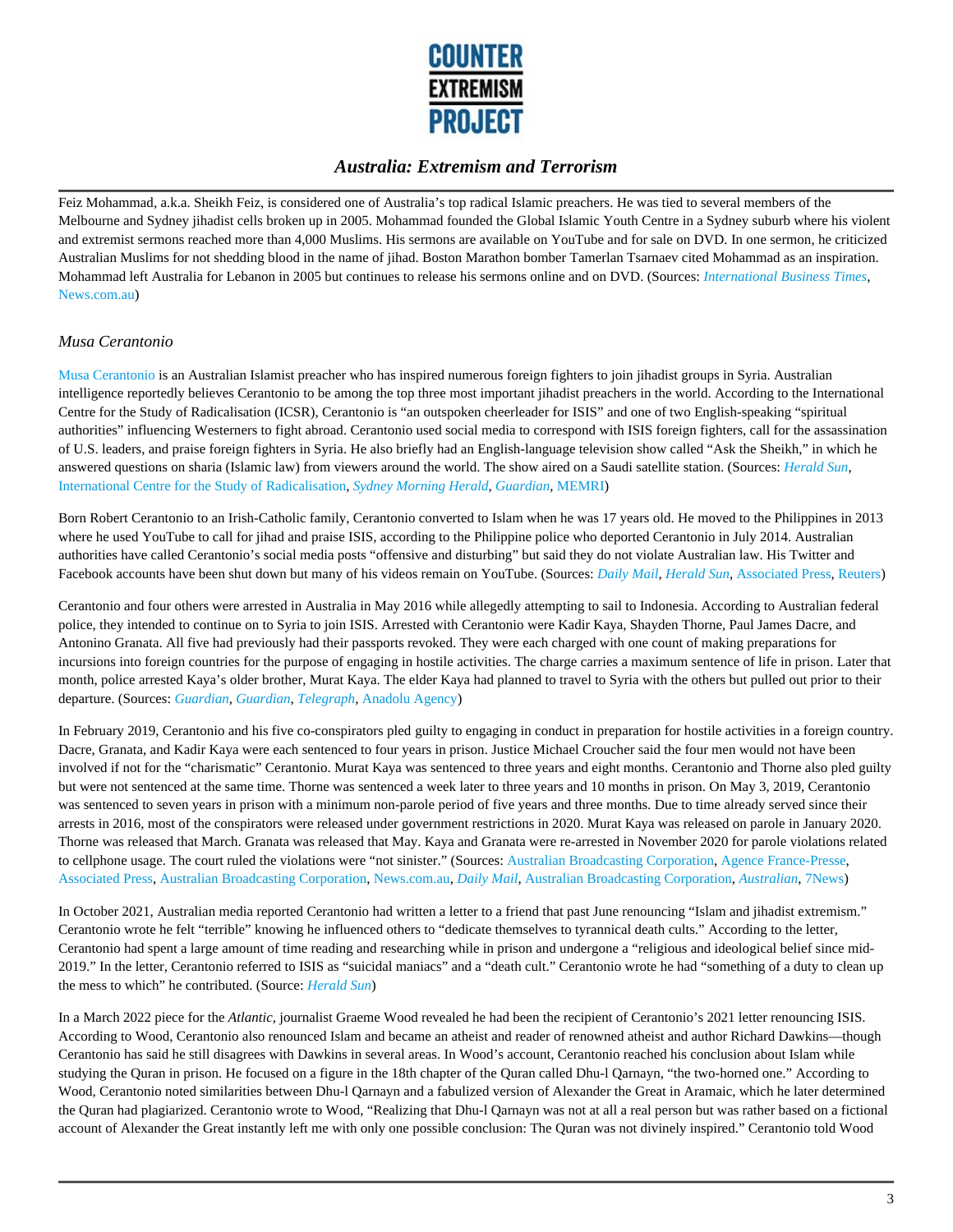

ISIS's murderous activities were consistent with what he knew of Islamic teachings, but the Alexander plagiarism failed intellectual tests. After abandoning Islam, Cerantonio began using his English name, Robert. While serving the remainder of his sentence, he has also met with other jihadists in prison to help deprogram them. Wood reported Cerantonio has had some success but his own deprogramming—based on in-depth readings using multiple translations—is not easily replicated because of the time, patience, and level of education necessary to reach the same conclusions as Cerantonio. (Source: *Atlantic*)

#### *Khaled Cheikho and Family*

Khaled Cheikho led the Sydney terrorist cell that authorities broke up in 2005. A court found the cell members possessed thousands of images and videos of executions. Four cell members pled guilty, while five denied the charges. They were later convicted. Cell members admitted at trial to possessing ammunition and trying to make an improvised explosive device. Cheikho received a 27-year sentence. His nephew Mustafa, who also belonged to the Sydney cell, received a 26-year sentence. (Sources: Australian Broadcasting Corporation, Australian Broadcasting Corporation, *Sydney Morning Herald*)

Other members of Cheikho's family have also been tied to extremism. Cheikho's wife, Rahmah Wisudo, lives in Jordan with their son. A 2010 U.S. embassy cable named Wisudo as one of 11 Australians to be placed on a no-fly list due to "demonstrated links" to al-Qaeda. The cable also named Wisudo's mother, Rabiah Hutchinson. Known as the "matriarch of radical Islam in Australia," Hutchinson is an Australian-born Muslim convert who spent time in Indonesia, Pakistan, Afghanistan, and Iran. Hutchinson has been married several times, including to high-ranking leaders of Jemaah Islamiyah (JI) and al-Qaeda. Australian authorities canceled her passport in 2003 because of her ties to these groups. (Sources: *Sydney Morning Herald*, *Australian*)

Hutchinson spent time in Indonesia working for a school created by JI cofounder Abu Bakar Bashir. She moved to Afghanistan in 2000. Osama bin Laden recommended Hutchinson go to Kabul. There Hutchinson ran an al-Qaeda-affiliated health clinic. She married Mustafa Hamid, a member of al-Qaeda's Shura Council, and became close friends with the wife of future al-Qaeda leader Ayman al-Zawahiri. Hutchinson and her family fled Afghanistan after the September 11, 2001, attacks and ended up in Iran. The ASIO returned Hutchinson and her family to Australia in 2003. Hutchinson has not been officially charged, but authorities believe she has "directly supported extremist activities." The book *The Mother of Mohammed* details Hutchinson's life. (Sources: *Sydney Morning Herald*, *Australian*, *Australian, Australian*, BBC News)

Wisudo's half-brothers Illias and Abdullah Ayub were also named in the 2010 cable for their links to al-Qaeda. The brothers are the sons of Hutchinson and her third ex-husband, former JI cell leader Abdul Rahim Ayub. The brothers were detained in Yemen in 2006 for allegedly transporting guns to Somalia as part of an al-Qaeda cell with Marek Samulski of Sydney. Illias Ayub has since become a fighter for ISIS in Syria under the name Mohammad Ayub. He has appeared in several social media photos featuring guns and ISIS flags. (Sources: *Sydney Morning Herald*, *Australian*, *Australian*, *Daily Telegraph*)

#### *Foreign Fighters*

According to the ASIO's 2014 Report to Parliament, the number of Australians "training and fighting with, or otherwise assisting, groups" in the Middle East conflicts "is at an unprecedented level." Australian authorities stopped 230 suspected jihadists from leaving the country for the Middle East in March 2015 alone. Earlier that month, ISIS posted an online step-by-step guide on how to leave Australia to join ISIS. The guide included instructions to bypass Australian security, routes to get to Syria, and even packing tips. It also included a list of ISIS-affiliated Twitter users to act as a support network. (Sources: Associated Press, News.com.au)

The ASIO claims that the Syrian civil war is the primary reason behind Australia's increased terrorism threat. Australians have shown up on the battlefield in Iraq and Syria and in leading roles training fighters. Analysts estimated in December 2015 that 255 Australians had thus far joined the fighting in Syria and Iraq. As of March 2017, Australian authorities believed 100 Australians were still currently fighting in Iraq and Syria. The ASIO believes Australia's foreign fighters have largely joined the Nusra Front and ISIS, which desire English-speaking recruits to carry out attacks in the West. In September 2014, ISIS called on its followers to exact revenge against Australia and other countries participating in airstrikes against the terror group. (Sources: The Soufan Group, *Daily Telegraph*, BBC News, *Time*, *Time*, Australian Broadcasting Corporation, Australian Broadcasting Corporation, ASIO)

Women reportedly account for one-fifth of all Australian foreign fighters. Up to 40 women had gone to Syria and Iraq to participate in terrorism or marry jihadists as of February 2015. (Source: BBC News)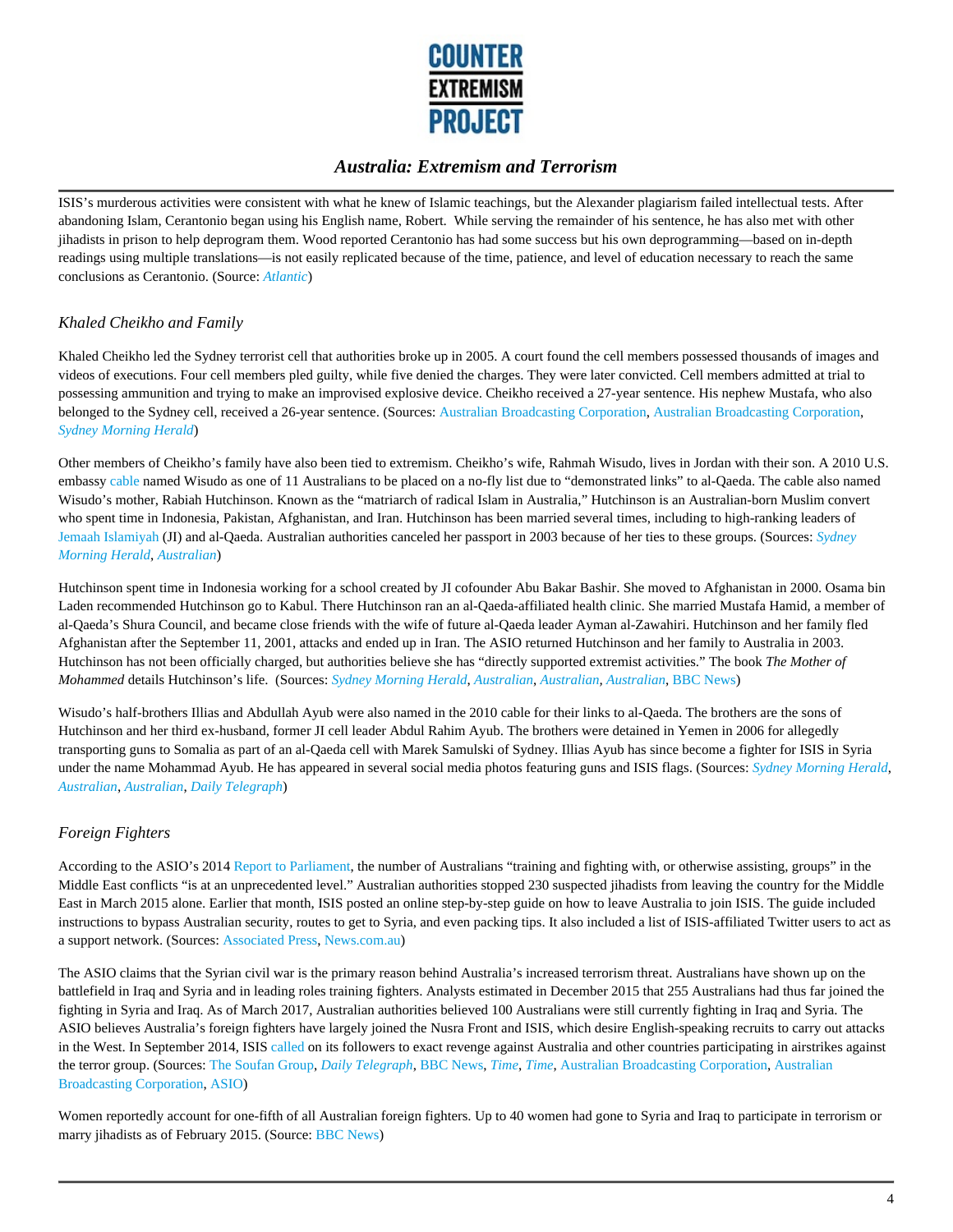

The ASIO's 2017-2018 report indicated that authorities expected "a very small number" of Australian foreign fighters to return to the country voluntarily or through deportation. Nonetheless, the government remains concerned foreign fighters will pose a national security threat if they return to Australia. The ASIO warned that returning foreign fighters hold a higher status among Australia's Islamist extremists, which they could exploit to radicalize and recruit others. Former Prime Minister Abbott believed Australians who fight alongside ISIS have sided against Australia and should be considered enemies of the state. Abbott also revealed in October 2014 that 100 Australia-based "facilitators"—e.g., recruiters and fundraisers—were supporting Australians fighting in Iraq and Syria. (Sources: ASIO, BBC News, *Time, Time*, Australian Broadcasting Corporation)

The Succarieh family of Brisbane provides an example of the relationship between foreign fighters and facilitators. Authorities charged Omar Succarieh in September 2014 with funding the Nusra Front. According to police, Omar began sending thousands of dollars to his brother Abraham in the Nusra Front between August 2013 and September 2014. Omar had reportedly planned to travel to Syria to avoid arrest and join the fighting. Abraham Succarieh flew from Brisbane to Dubai on September 10, 2013, to join the Nusra Front in Syria. A third brother, Ahmad, became Australia's first suicide bomber in Syria that same month. (Sources: *Brisbane Times*, Australian Broadcasting Corporation)

On December 9, 2019, Australian national Agim Ajazi was arrested in Australia after being extradited from Turkey. He had traveled to Turkey after fighting with internationally sanctioned terrorist group Jabhat Fateh al-Sham in Syria. Ajazi faces five charges including providing support to a terrorist organization, advocating terrorism, and membership of a terrorist organization. (Sources: Kurdistan 24, Australian Broadcasting Corporation)

#### *Australian Suicide Bombers*

At least three Australians have become suicide bombers in Iraq and Syria. Ahmad Succarieh, a.k.a. Abu Asma al-Australi, killed 35 Syrian soldiers when he drove a truck filled with 12 metric tons of explosives into a checkpoint close to Syria's Deir Al Zour military airport on September 11, 2013. The Nusra Front released a video on YouTube showing Succarieh preparing for the attack. On July 17, 2014, an 18-year-old from Melbourne known as Abu Bakr al-Australi killed three people and wounded dozens at a Baghdad market. (Sources: UPI, Australian Broadcasting Corporation, *Sydney Morning Herald*)

Twelve car bombs exploded simultaneously across Iraq on March 11, 2015, killing at least 17 people and wounding 38. Shortly after the attack, ISIS identified Abu Abdullah al-Australi as one of at least seven suicide bombers responsible. Australian authorities recognized al-Australi as 18-year-old Jake Bilardi, a Melbourne teen who the Australian media had dubbed "the white jihadi" after he appeared in a December 2014 ISIS video. (Sources: Australian Broadcasting Corporation, Australian Broadcasting Corporation, *Guardian*, CNN)

Bilardi had maintained a blog in which he described his radicalization from "an Atheist school student in affluent Melbourne to a soldier of the Khilafah preparing to sacrifice my life for Islam." Though Bilardi was just 5 years old during the September 11, 2001, attacks, they sparked his interest in al-Qaeda and similar ideologies. He later wrote how he empathized with Iraqi and Afghan insurgents fighting against Western forces. He grew to believe "that violent global revolution was necessary to eliminate this system of governance and that I would likely be killed in this struggle." Bilardi, who initially intended to join the Nusra Front, made online contact with a Syrian jihadist who helped him get to the country in August 2014. His family reported him missing and police discovered bomb-making materials after searching his home. Australia canceled his passport that October. The blog has since been deleted. (Sources: Australian Broadcasting Corporation, Australian Broadcasting Corporation, *Guardian*, CNN)

#### *ISIS Propaganda*

Several Australians have appeared in ISIS propaganda threatening violence against the West. Seventeen-year-old Abdullah Elmir disappeared from his Sydney home in June 2014 and reappeared under the name Abu Kaled in an ISIS YouTube video later that year. Dressed in military fatigues and holding a rifle, Elmir promised the militants would not stop fighting until "we reach your lands and until we take the head of every tyrant and until the black flag is flying high in every single land, until we put the black flag on top of Buckingham Palace, until we put the black flag on top of the White House." (Source: *Guardian*)

Abu Yusseph, a.k.a. Zia Abdulhan, left his ex-wife and child in Brisbane to join ISIS in Aleppo, Syria. Yusseph has actively promoted ISIS on social media by posting pictures of himself and other foreign fighters. Additionally, Melbourne resident Abu Khaled al-Cambodi has appeared in several ISIS videos. A June 2014 video called "There Is No Life Without Jihad" featured him and two other Australians: Abu Yahya ash Shami, believed to have been killed shortly after the taping, and Abu Nour al Iraqi. (Sources: *Daily Mail*, Australian Broadcasting Corporation)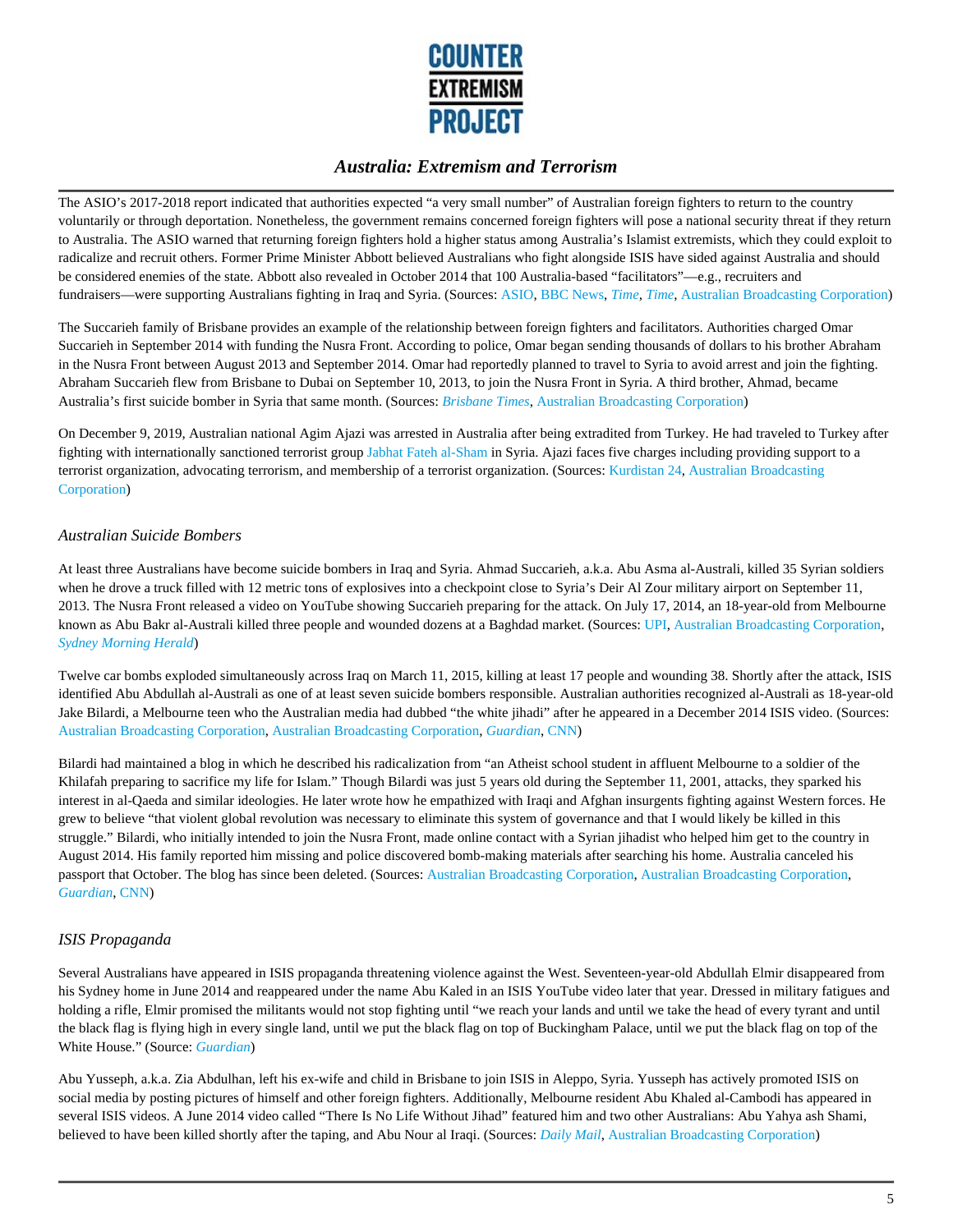

#### *Neil Prakash*

Neil Prakash, also known as Abu Khaled al-Cambodi, is an ISIS recruiter and was reportedly the most senior Australian fighting with ISIS. Australian Attorney General George Brandis has labeled him "the most dangerous Australian we knew of" fighting with the terror group. Prakash left Australia for Syria in 2013. Australian authorities tied him to a failed April 2015 terror plot in Australia targeting the Anzac Day parade. Prakash had a prolific Twitter presence in which he recruited for and promoted ISIS. In August 2015, Prakash used Twitter to call for an attack on Australia and announce the death of fellow Australian ISIS member Khaled Sharrouf. Also that month, Prakash posted a spreadsheet online with the names, addresses, and passwords of people working in the British Foreign Office, as well as almost 1,500 U.S. military personnel. (Sources: *Sydney Morning Herald*, *Daily Mail*, *Sydney Morning Herald*, *Telegraph*, *Telegraph*)

Australia issued an arrest warrant for Prakash in August 2015. Prakash was erroneously reported killed in an April 2016 U.S. airstrike in Iraq. Australian media revealed in November 2016 that Prakash had been arrested in Turkey while trying to cross into Syria. In July 2018, Turkey rejected Australia's extradition request on terrorism charges, raising concerns in Australia that Prakash could go free. Australian Prime Minister Malcolm Turnbull has pledged to continue fighting for Prakash's extradition. Prakash faces a potential life sentence in Australia. (Sources: *Herald Sun*, *Sydney Morning Herald*, *Daily Mail*, *Telegraph*, News.com.au, Guardian, Associated Press, *Sydney Morning Herald*)

On December 29, 2018, Australian Home Affairs Minister Peter Dutton announced that Prakash had been stripped of his Australian citizenship. Dutton reiterated that Prakash was instrumental in ISIS's operations in the Middle East. According to the BBC, Prakash, who also holds Fijian citizenship, is the 12th dual citizen to be stripped of Australian citizenship. A Turkish court sentenced Prakash to seven-and-a-half years in prison in March 2019. That July, the Executive Council of Australian Jewry argued that Prakash's Australian citizenship should be reinstated because he would be more dangerous abroad than if he were imprisoned in Australia. (Sources: BBC News, Australian Broadcasting Corporation, *Australian*)

Because of time already served, Prakash became eligible for parole at the end of 2021. He was released in February 2022 and transferred to an immigration detention center in Elbeyli, Turkey, as Australia and Fiji still refused to take custody of him. (Sources: *Herald Sun*, *Daily Mail*)

#### *Khaled Sharrouf*

Khaled Sharrouf had been a member of the Sydney terrorist cell arrested in 2005's Operation Pendennis. Sharrouf had a history of mental illness and came from an abusive home in Western Sydney. In 2009, he pled guilty to the plot and said that he had believed at the time that it was his responsibility as a devout Muslim to kill infidels. A court psychiatrist believed his mental health had improved and he was unlikely to return to terrorism. The court sentenced him to time served and released him.

Sharrouf, whose passport was revoked, used his brother's passport to travel to Syria in 2013. His wife and their five children soon followed him. Sharrouf has since moved to Iraq to fight alongside ISIS. In August 2014, he tweeted a picture of his 7-year-old son holding a severed head with the caption, "That's my boy!" Australian authorities believe Sharrouf to be dangerous, but say they are more concerned by Australian ISIS fighters who have not identified themselves and might return to the country unnoticed. (Sources: *Time, Australian*, News.com.au, *Washington Post*)

Sharrouf reportedly died in a June 2015 drone strike in Iraq that also killed Australian foreign fighter Mohamed Elomar. (Source: *Daily Mail*)

#### *Abu Sulayman al Muhajir*

The Nusra Front released a video in March 2014 of one of its senior sharia officials, Abu Sulayman al Muhajir ("the immigrant"). Abu Sulayman, whose real name is Mostafa Mahamed, is Australia's highest-ranking al-Qaeda member. Abu Sulayman had encouraged young men in Sydney to take up arms in Syria in 2012. He arrived in Syria in 2013 and became a "magnet" for foreign fighters, according to Australian officials. Combat photos of Abu Sulayman appeared on a Nusra Front Twitter account in 2014. He has appeared in several Nusra Front videos condemning ISIS for "stealing the right" of Islamic clerics to consult on the declaration of an Islamic state. ISIS fighter and fellow Australian Khaled Sharrouf has accused Abu Sulayman of being an ASIO informant and offered a \$10,000 bounty for him on Twitter. (Sources: *Daily Telegraph*, *Sydney Morning Herald*, *Australian*)

#### *Ashley Johnston*

Twenty-eight-year-old Australian Ashley Johnston died on February 24, 2015, fighting ISIS alongside the Kurdish People's Protection Units (YPG) in Iraq. ISIS fighters ambushed Johnston, a.k.a. Heval Bagok Serhed, and other YPG members after their truck broke down. Johnston reportedly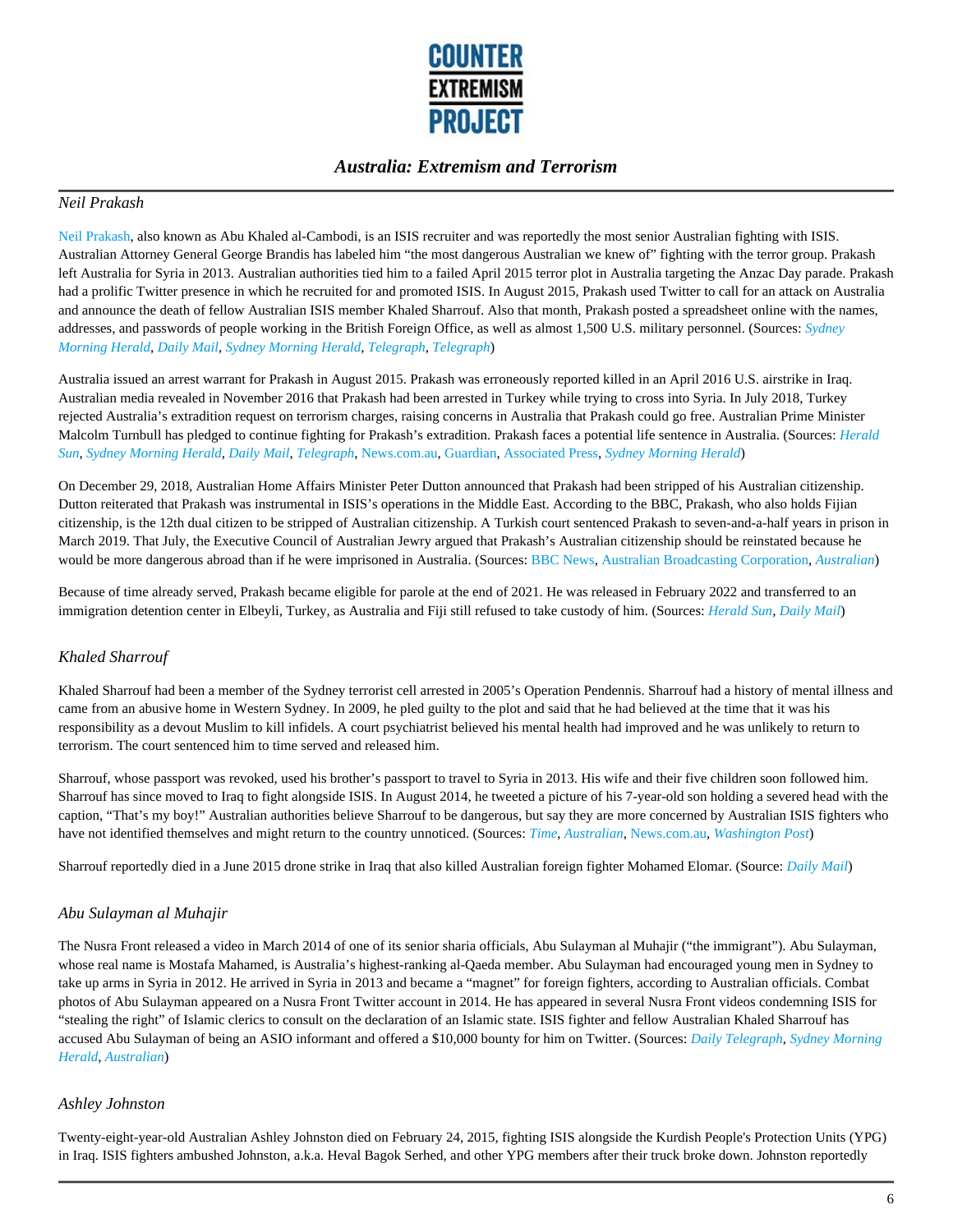

sacrificed himself so others could escape. His body was flown back to Australia on March 14 after a funeral in Iraq where mourners waved Australian flags and held up pictures of Johnston. He was reportedly the first Westerner to die fighting against ISIS.

Johnston was a former Australian army reservist from Queensland. He had gone to Europe in October 2014, telling his family and friends he was going to Greenland. His mother, Amanda Johnston, told Australian media she learned her son was in Iraq from a December 30, 2014, text message he sent her. She thought her son was doing humanitarian work with the Kurds, not fighting against ISIS.

Johnston would have faced a 20-year prison sentence if he had returned to Australia. The Australian Kurdish community hailed him as a hero, but Australian authorities are worried his death will encourage other Australians to go to Syria. According to the U.K.-based Syrian Observatory for Human Rights, the YPG does not actively recruit foreigners, but its ranks include people from Australia, the United Kingdom, the United States, Spain, Holland, and France. (Sources: *Daily Mail*, *Sydney Morning Herald*, BBC News)

#### *Far-Right Extremism*

On February 24, 2020, during a presentation of the ASIO's "annual threat assessment," Director-General Mike Burgess cited small right-wing cells in Australian suburbs that met to salute Nazi symbols and conduct weapons and combat training. ASIO also reported that Australians were joining international white supremacist groups such as The Base. The group uses online platforms to spread extremist propaganda and encourage acts of violence. Though right-wing attacks in Australia are deemed to be of "low capability"—such as with a knife, gun, or vehicle—more sophisticated attacks are a possibility. In November 2021, Australia's government announced its intention to designate The Base as a terrorist group. The Base is the second far-right group to be designated as a terrorist organization after Australia designed the Sonnenkrieg Division in March 2021. (Sources: *Canberra Times*, *Guardian*, Australian Broadcasting Corporation, Reuters)

In an undisclosed case in early 2020, an Australian individual was prevented from leaving the country to join "an extreme right-wing group on a foreign battlefield." The ASIO declined to reveal the would-be foreign fighter's identity. This was not the first such case, however. In October 2018, the Australian Home Affairs Minister Peter Dutton and Australian Federal Police commissioner Andrew Colvin met with their Ukrainian counterparts, where they were presented with a list of five Australian citizens who had reportedly traveled to Ukraine to fight alongside a Russianbacked nationalist militia. The conflict in Ukraine has attracted extremists from around the world, many with ties to far-right or ultra-nationalist groups in their home countries. In 2017, Ethan Tilling, a member of Australian white supremacist group Right Wing Resistance, traveled to Ukraine and fought for six months before returning to Australia. Tilling claims he is no longer associated with the far right. In 2016, a former member of the Royal Australian Air Force Jared Bennet was inspired by social media to join Ukraine's radical ultranationalist Right Sector. (Sources: Australian Broadcasting Corporation, Australian Broadcasting Corporation, Australian Broadcasting Corporation)

On March 15, 2019, gunman Brenton Tarrant, an Australian citizen, killed 51 and wounded dozens of others in attacks at the Al Noor and Linwood mosques in Christchurch, New Zealand. Tarrant livestreamed the attack on Facebook Live. He has been detained in New Zealand's only maximumsecurity prison in Auckland. He faced a total of 90 charges for murder, attempted murder, and engaging in a terrorist act. On March 25, 2020, Tarrant pleaded guilty in the murder of 51 people and the attempted murder of 40 others. On August 27, 2020, Tarrant was sentenced to life in prison without parole. (Sources: *Wall Street Journal*, Al Jazeera, *New York Times*, BBC News, *New York Times*)

On May 4, 2022, New Zealand Coroner Brigitte Windley announced the topics she would pursue in a coronial inquest into the Christchurch attacks. The inquest, which was launched in October 2021 by New Zealand's Chief Coroner, Judge Deborah Marshall, will reportedly examine what role social media played in radicalizing Tarrant, if he acted alone, how he obtained a firearms license and if the method of procuring weapons could be directly linked to the attack, and how emergency services responded to the attack. (Sources: *Guardian*, 7 News)

Tarrant is believed to have financial ties to far-right groups in Europe, including the anti-immigrant Identitarian Movement. In September 2017, Tarrant reportedly donated 1,000 euros to the French branch of the Identitarian Movement. In early 2018, he donated \$1,700 to the Austrian Identitatrian Movement. Before carrying out the attacks, Tarrant disseminated his manifesto in which he promoted a white nationalist theory called the Great Replacement, which posits that non-white migrants are threatening to replace the dominant European—i.e., white—culture. (Sources: *Washington Post*, Counter Extremism Project, The Conversation)

In September 2020, ASIO revealed that up to 40 percent of the agency's counterterrorism caseload was comprised of far-right violent extremism cases. The following month, a study by the state government of New South Wales noted the influence of American populist politics on far-right narratives in Australia. Researchers found right-wing extremist use of social media platforms like Facebook, Twitter, Gab, as well as 4chan and 8chan message boards. (Sources: *Sydney Morning Herald*, *Guardian*, *Guardian*)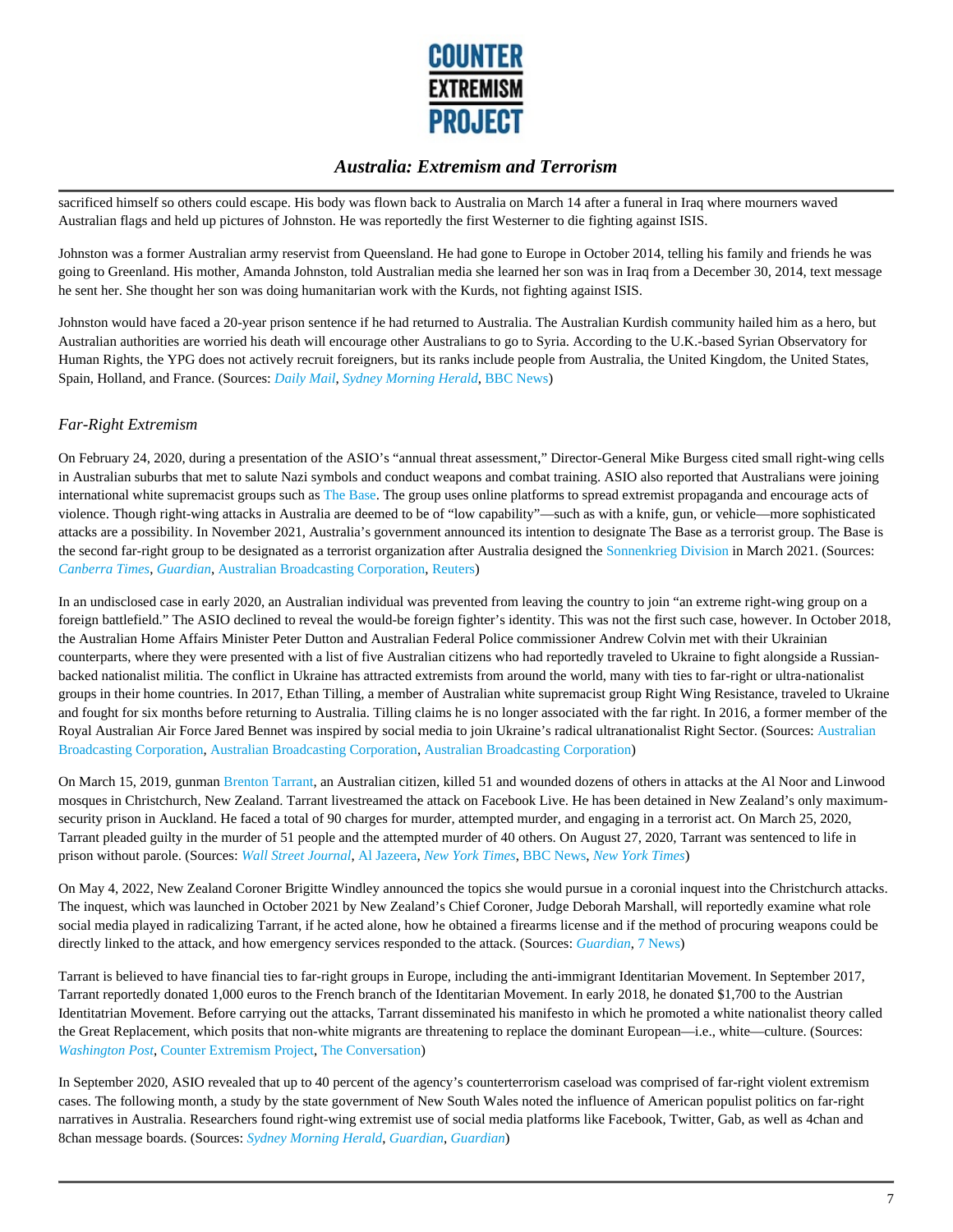

# **Major Extremist and Terrorist Incidents**

#### *Meat Grinder Bomb Plot*

On July 15, 2017, two Lebanese brothers, Khaled and Mahmoud Khayat, attempted to sneak an improvised explosive device (IED) hidden in a meat grinder onto an Etihad passenger plane. A third brother, Amer, had been scheduled to take the flight departing from Sydney and destined for Beirut via Abu Dhabi. Khaled and Mahmoud planned to have Amer unknowingly carry the device onto his flight, which would then explode in mid-air. However, Amer's luggage exceeded the airline's baggage limit and Khaled removed the IED, abandoning the plot. Two weeks later, Israeli intelligence authorities alerted Australian authorities to the aborted plan, prompting Australian police to arrest Khaled and Mahmoud in Sydney. According to Australian Federal Police, the two men were directed by a senior member of ISIS. (Sources: Australian Broadcasting Corporation, Australian Broadcasting Corporation)

At the time, a fourth brother named Tarek was an ISIS commander in Syria, according to Lebanon's interior minister. Tarek used an encrypted mobile messaging application to send instructions and bomb-making videos to Khaled and Mahmoud. In December 2019, the two brothers who built the device were found guilty in Australian court of conspiring to plan a terrorist act. Khaled received 40 years in prison and Mahmoud was sentenced to 30 years in prison. Tarek was captured in Iraq in April 2018 and has been sentenced to the death penalty, but was issued a reprieve because he has lung cancer. Amer, who was arrested upon landing in Lebanon and spent two and a half years in prison in Beirut, has been cleared of all charges and is estranged from his brothers. (Sources: United Nations Office on Drugs and Crime, Australian Broadcasting Corporation, Australian Broadcasting Corporation)

### *Parramatta Police Shooting*

On October 2, 2015, 15-year-old Iranian immigrant Farhad Jabar shot and killed Curtis Cheng, a police finance worker who was leaving work at the main police station in the western Sydney suburb of Parramatta. Police shot and killed Jabar following the attack. Jabar was born in Iran and moved to Australia with his family as a child. Police were uncertain of Jabar's motives, but they suspected Cheng's murder was politically motivated and therefore linked to terrorism. On October 7, 200 police officers searched homes in Parramatta and arrested four men believed to be connected to the shooting. Police arrested 18-year-old Raban Alou and 22-year-old Talal Alameddine in the days following the attack on suspicions that the two men armed Jabar and helped him prepare. (Sources: Associated Press, *New York Times*, Australian Broadcasting Corporation)

Australian media reported that Islamist advocacy group Hizb ut-Tahrir (HT) may have radicalized Jabar. HT denied the accusation and condemned the shooting as "wrong," but blamed "Western foreign and domestic policy" for extremist violence. Australian media alleged that Jabar used the pseudonym "Abu Zaid" to communicate with ISIS fighters over Facebook. Jabar had also reportedly been in contact over Twitter with Australian ISIS recruiter Neil Prakash. According to media reports, Prakash radicalized Jabar over a period of several months. New South Wales police denied the link between Prakash and Jabar. (Sources: *Daily Telegraph*, *Daily Mail*, *Daily Mail*)

### *Sydney Hostage Crisis*

On December 15, 2014, Man Haron Monis took 17 people hostage in Sydney's Lindt Chocolate Café. He forced some of the hostages to hold up a black-and-white Islamist flag in the café's window. Authorities said the flag had the *shahada*, the Muslim testimony of faith, imprinted on it. Commandos stormed the cafe after a 16-hour standoff, resulting in the deaths of Monis and two hostages. (Sources: CNN, ABC News)

Monis was an Iranian refugee who received asylum in 1996. His original name was Manteghi Bourjerdi. Monis was a self-proclaimed Islamic cleric who described himself as a Shiite Muslim who had converted to Sunni Islam. The local Muslim community considered him unstable, however, and had disavowed him. Authorities convicted Monis in 2009 of sending offensive letters to the families of Australian soldiers who died serving in Afghanistan. At the time of the café siege, Monis was out on bail for being an accessory to his ex-wife's November 2013 murder. He also faced more than 40 sexual and indecent assault charges stemming from a 2002 incident involving a Sydney woman. Monis's former attorney, Manny Conditsis, called him "a damaged goods individual who has done something outrageous." (Sources: BBC News, BBC News, *New York Times*, *Sydney Morning Herald*)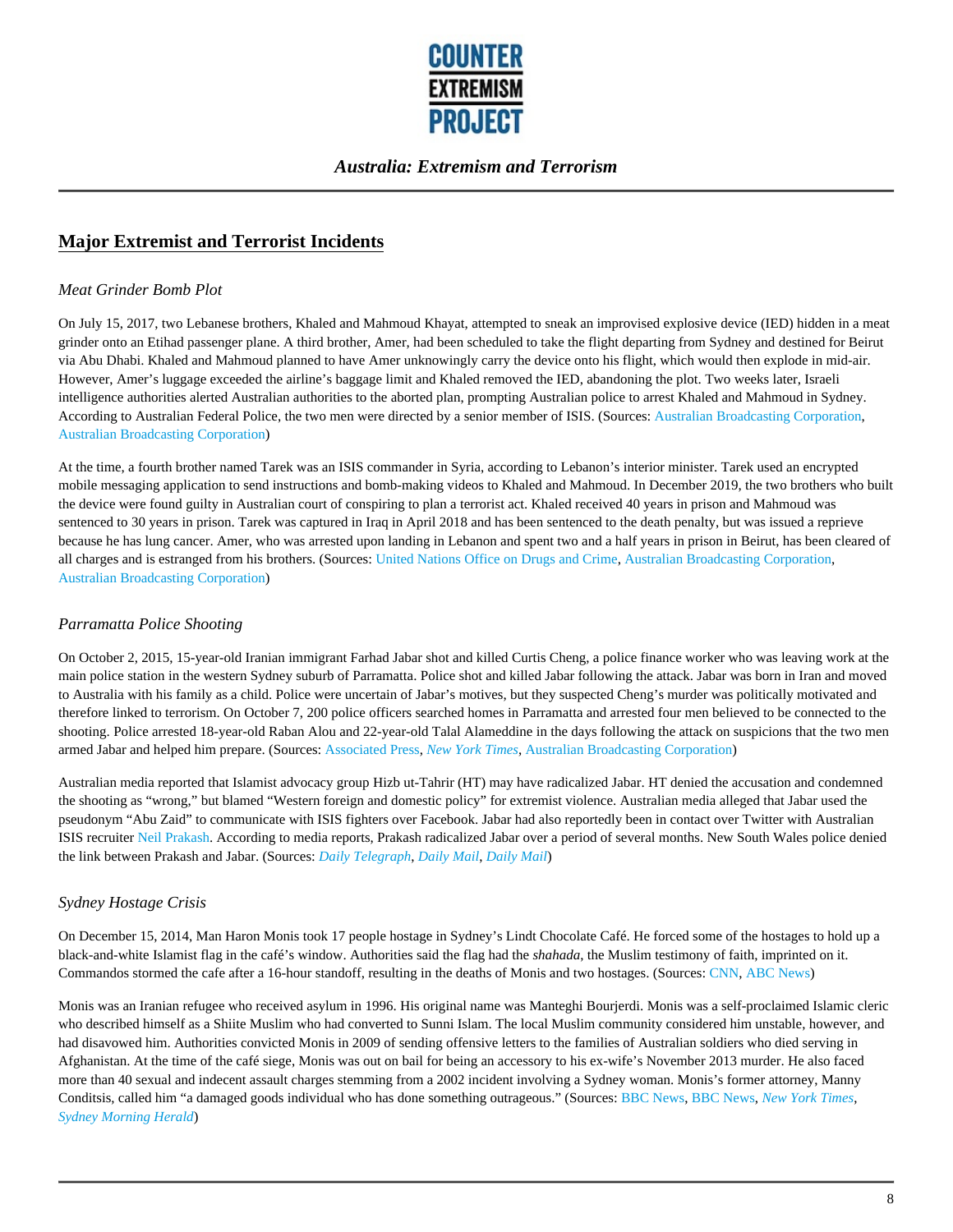

#### *September 2014 ISIS Plot to Behead Australians*

About 800 officers conducted a massive overnight manhunt in Sydney and Brisbane on September 17 and 18, 2014, in response to intelligence about a plot to kill non-Muslims. Police charged 15 people with conspiring to commit a terrorist act with senior Australian ISIS militant Mohammad Ali Baryalei. Fourteen ISIS recruits were reportedly ready to leave Australia for Syria. Baryalei instructed them to instead stay, kidnap people off the street, and videotape their beheadings for propaganda. Authorities believe Baryalei died fighting for ISIS in October 2014. The fifteenth member of the group was 22-year-old Omarjan Azari, whom police charged later in the year for sending thousands of dollars to ISIS. (Sources: *Time*, Australian Broadcasting Corporation, *Daily Telegraph*)

#### *Anti-Turkish Terrorism*

Australia was also the setting for Armenian anti-Turkish terrorist activities in the 1980s. In December 1980, members of the Justice Commandos of the Armenian Genocide killed the Turkish consul general, Sarik Ariyak, and his bodyguard in Sydney. Police stopped two other attacks that month. On November 23, 1986, a car bomb exploded in the basement parking lot of Melbourne's Turkish consulate. Only one of the bombers, Hagob Levonian, was killed. Co-bomber Armenian-Australian Levon Demirian received a 10-year sentence for conspiracy. (Sources: News.com.au, Turkish Consulate General)

#### *Hilton Hotel Attack*

Australia's first terrorist attack occurred on February 13, 1978. A bomb planted in a garbage truck exploded at Sydney's Hilton Hotel where Prime Minister Malcolm Fraser and 11 foreign leaders were staying for the Commonwealth Heads of Government Meeting. Two garbage collectors and a police officer were killed and many more were wounded. Investigators tied the attack to the Australian branch of religious sect Ananda Marga. The sect had been leading international protests against the Indian government for imprisoning its spiritual leader, Pabhat Ranian Sarkar, for murder. Ananda Marga was later cleared of the bombing and the perpetrators have not been caught. The attack spurred Australia to create its first counterterrorist assault force in 1979. (Sources: *Herald Sun*, *Sydney Morning Herald*)

- March 18, 2022: Police in Adelaide arrest a 15-year-old boy on multiple terrorism charges, including possession of information for terror acts, extremist material and taking part in the manufacturing of explosives. Because of the boy's age, his identity and the specific charges are not publicly released. The Adelaide Youth Court refused bail. Sources: 9News , Australian Broadcasting Corporation
- **December 5, 2021:** Three men attempt to threaten Paddy Gibson, an activist with the Solidarity socialist movement, at his Sydney home. The men smash Gibson's window before fleeing when police are called. On April 27, 2022, Sydney police announce that the three men targeted Gibson due to his political and ideological beliefs. Local detectives had referred the investigation to the Joint Counter Terrorism Team and arrested one of the men in March 2022 and the two other suspects on April 26. According to court documents, one of the men, Maxwell Ferrer, alleges he was a member of an unidentified extremist group. The three men are charged with stalking or intimidating another person with the intention of causing the other person to fear physical or mental harm, and Ferrer is also charged with possessing a prohibited weapon. Sources: *Guardian*, *Guardian*
- **March 17, 2021:** Authorities arrest brothers Aran and Ari Sherani, ages 19 and 20 respectively, during counterterrorism raids in Melbourne after Aran allegedly purchases a knife in preparation for a terrorist attack. Police allege Aran was influenced by ISIS. Both brothers are charged in relation to a February 21 attempted attack in Humevale, in which a fire was lit in bushland outside of Melbourne. Aran Shirani also faces charges in relation to a March 9 assault that left one injured. Authorities allege Aran Shirani radicalized online and then radicalized his older brother. Sources: *Guardian*, 9News, Australian Press Association
- **December 17, 2020:** ISIS-inspired 22-year-old Raghe Abdi threatens officers with a knife and is shot dead outside of Brisbane. That same day, 87-year-old Maurice Anthill and his 86-year-old wife Zoe are found dead inside their home in Brisbane, where Abdi was believed to have been. Police Commissioner Katarina Carroll Abdi declares the deaths a terrorism incident. Abdi was arrested on suspicion of joining extremist groups while he attempted to board a flight to Somalia in May 2019. He was released due to lack of evidence, though his passport was canceled. Abdi was again charged in June 2019 on other offenses, including not providing his cellphone passcode to investigators but was freed on bail and given a GPS tracking device to wear. He cut off the device prior to being shot dead. Source: Sky News
- **December 9, 2020:** The New South Wales counterterrorism team arrests an 18-year-old who expressed neo-Nazi and white supremacist views. The suspect is charged with encouraging a mass casualty terrorist attack and allegedly accessed bomb-making materials online. Source: *Guardian*
- **October 13, 2020:** Australia's High Court reinstates the conviction of Zainab Abdirahman-Khalif for membership in ISIS. She is rearrested and scheduled to serve an additional 205 days in prison. Abdirahman-Khalif had her original guilty verdict overturned on appeal in October 2019 and was placed under a control order, or supervision, in July 2020. Sources: Australian Broadcasting Corporation, Australian Associated Press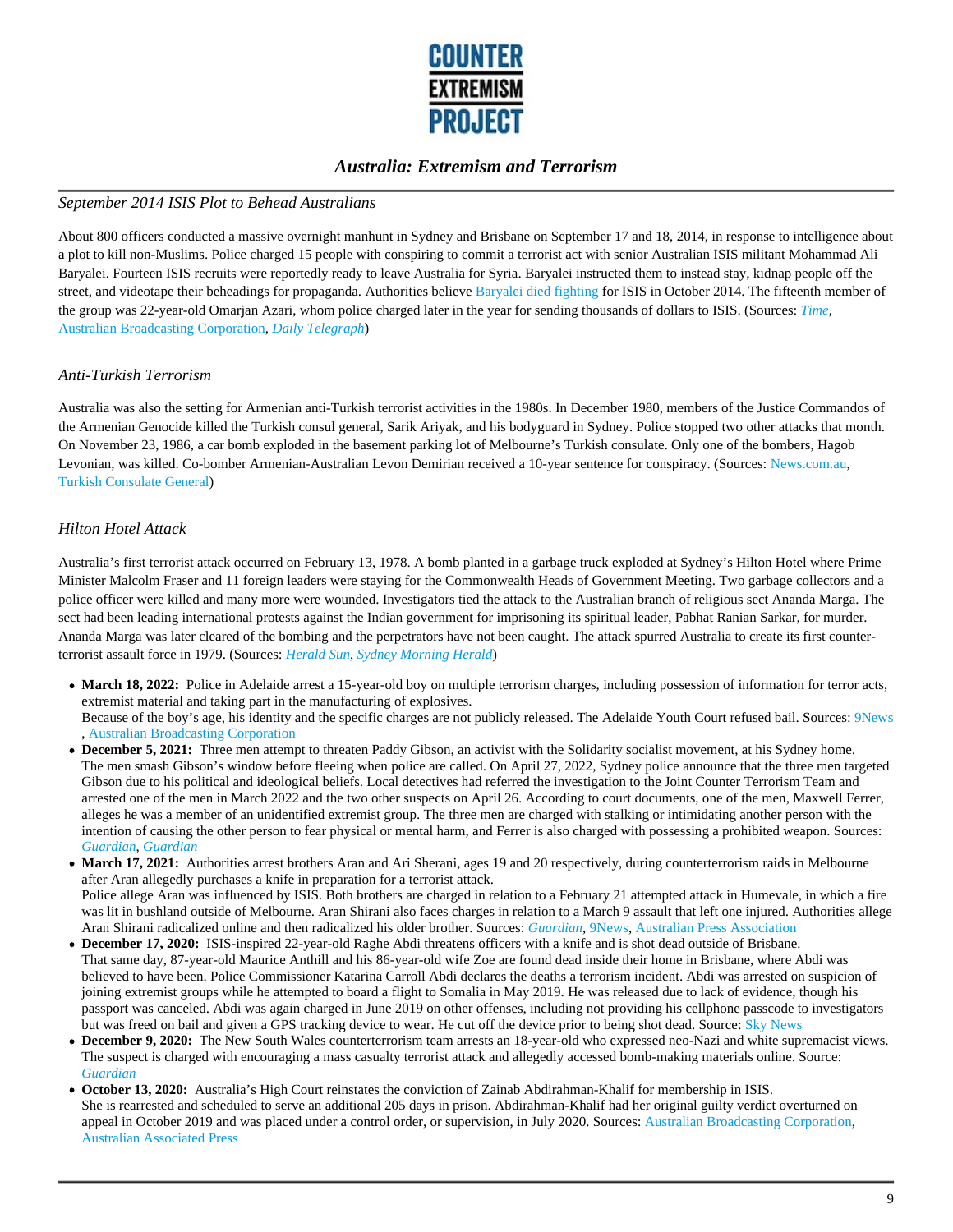

**April 24, 2020:** A Parmatta court charges a Sydney man for allegedly fighting for al-Qaeda-linked Jabhat Fateh al-Sham in Syria from 2012 through 2013.

The charges include two counts of engaging in hostile activity in a foreign state and seven counts of publishing false or misleading material to obtain property. Source: *Guardian*

- March 23, 2020: The Nowra Local Court charges Benjamin Lucas with attempting to carry out a terrorist attack and refuses him bail. Lucas allegedly had bomb-baking experience and had bought materials to make bombs. Given limitations due to the coronavirus pandemic, Lucas's legal proceedings will be delayed. Source: ABC News
- **December 4, 2019:** Australian police arrest a Sydney man on three separate terrorism charges. According to reports, the man was an alleged member of ISIS and was in the early stages of preparing terrorist acts. The suspect also allegedly sought to radicalize two teenagers and posted extremist content online. Source: BBC News
- **November 22, 2019:** A Sydney man shouts anti-Islam slurs and punches a Muslim woman at a Sydney café. The attacker was arrested and was charged with assault. The assailant pleads guilty to a Sydney District Court on December 5, 2019. Source: ABC News
- **July 2, 2019:** Australian police arrest three Canberra men over an alleged ISIS-inspired plot to attack Sydney targets including police and defense buildings, courts, churches, and diplomatic missions.

If found guilty, one suspect faces life in prison for plotting the attacks, whereas the two other suspects face 10 years imprisonment due to being a member of a terrorist organization. Source: ABC News

**April 15, 2019:** An Adelaide court sentences Zainab Abdirahman-Khalif to three years in prison after she was found guilty of being a member of ISIS.

The suspect was arrested in May 2017, and it was reported that she was in continuous contact with group members despite not being involved in carrying out violent acts of terrorism. Source: *Guardian*

- **November 9, 2018:** A knife-wielding man stabs three people in Melbourne, killing one. Police fatally shoot the attacker. Police discover gas canisters in the attacker's car, which caught fire just before he began the attack. Authorities identify the attacker as Somali immigrant Hassan Khalif Shire Ali, who was previously known to authorities. ISIS claims responsibility for the attack, calling the attacker a soldier of the Islamic State. Police confirm Shire Ali's devotion to ISIS inspired the attack. Shire Ali is the older brother of Ali Khalif Shire Ali, who was arrested in November 2017 for plotting an ISIS-inspired attack on New Year's Eve revelers that December. Sources: *New York Times*, *Wall Street Journal*, *Guardian*, Australian Broadcasting Corporation, *Sydney Morning Herald*
- **December 21, 2017:** A 32-year-old Australian man of Afghan decent rams his car into a train station in Melbourne, wounding at least 19 people.

Police call the attack deliberate but do not immediately declare it terrorism. Police arrest the driver, Saeed Noori, at the scene as well as a second man who filmed the incident while carrying a bag of knives. Police do not believe the second individual is connected to the vehicle attack. Authorities note that the suspected driver had a history of assault, drug use, and mental problems. Police charge Noori with 18 counts of attempted murder and one count of endangering life. Sources: CNN, SBS News, Australian Broadcasting Corporation, Reuters

- Police arrest Ali Khalif Shire Ali for plotting to attack New Year's Eve partygoers at Melbourne's Federation Square on December 31, 2017. In May 2020, Shire Ali is sentenced to 10 years in prison for plotting an ISIS-inspired attack. On December 18, 2020, Australia's Court of Appeal increases Shire Ali's prison term to 16 years after finding his original sentence inadequate. Sources: *Sydney Morning Herald*, *Age*
- **July 28, 2017:** Sydney police arrest four men during multiple raids in Sydney. The men are accused of planning a bomb attack on aircraft. Source: NPR
- **July 15, 2017:** Two Lebanese brothers, Khaled and Mahmoud Khayat, attempt to sneak an IED hidden in a meat grinder onto an Etihad passenger plane.

A third brother, Amer, is scheduled to take the flight departing from Sydney and destined for Lebanon via Abu Dhabi. Khaled and Mahmoud plan to have Amer unknowingly carry the device onto his flight, which would explode in mid-air. Amer's luggage exceeds the airline's weight limit, prompting Khaled to remove the IED and abandon the plot. Australian police arrest Khaled and Mahmoud two weeks later. According to Australian Federal Police, the two men were directed by a senior member of ISIS. Sources: United Nations Office on Drugs and Crime, Australian Broadcasting Corporation

- **June 5, 2017:** Yacqub Khayre calls a female escort to an apartment building in the Melbourne suburb of Brighton. hayre kills a man employed by the escort company and takes the woman hostage in the apartment building. After a two-hour standoff, police kill Khayre and free the hostage. ISIS claims Khayre as a "soldier," but police believe he acted alone. In the May 2017 issue of its English-language propaganda magazine Rumiyah, ISIS recommended its followers lure victims into traps using ruses similar to Khayre's. Khayre immigrated to Australia as a child refugee from Somalia. In 2010, a jury acquitted him of planning a suicide attack. Khayre had previously been incarcerated for arson, drugs, and violent crimes. He was released on parole in November 2016. Sources: *New York Times*, *Rumiyah*, Associated Press
- **December 23, 2016:** Following a series of overnight raids, the Australian Federal Police announce they have foiled a plot to set off multiple bombs around Melbourne on Christmas Day. Police described the threat as an "imminent terrorist event" inspired by ISIS. According to the police, the suspects had been under surveillance for two weeks. Source: Reuters
- **December 19, 2016:** Hizb ut-Tahrir holds a rally in Western Sydney to protest the massacres in Aleppo, Syria. Protesters hold signs against "The Axis of Evil: Russia, Iran, Syria, USA," and call for the removal of Syrian President Bashar al-Assad. One speaker at the rally calls for building "a solid independent path built solely upon Islam, built solely upon Islam to the exclusion of everything else." According to Hizb ut-Tahrir's Facebook page, 249 people attend the rally. Sources: News.com.au, *Daily Telegraph*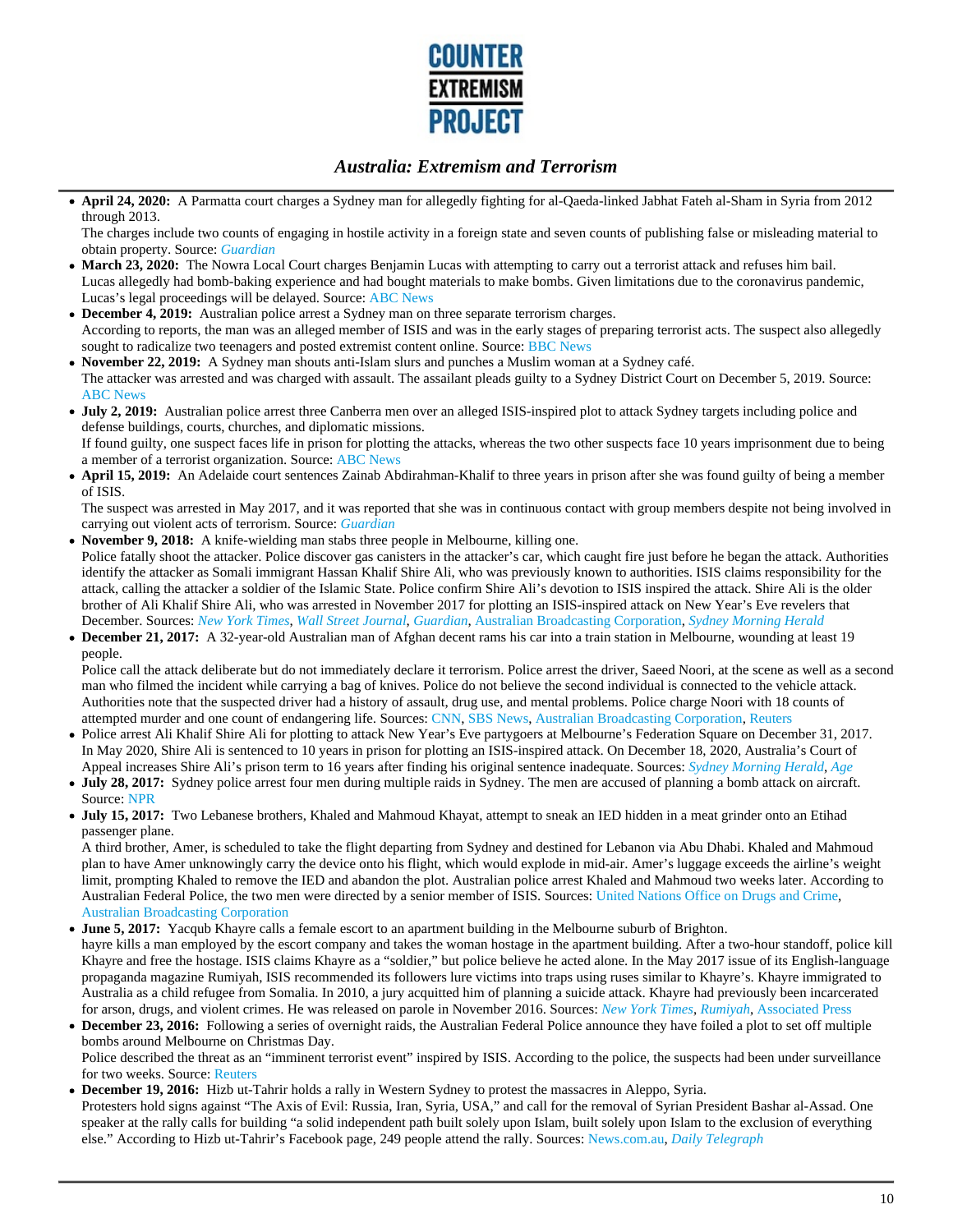

Authorities arrest 31-year-old Phillip Michael Galea and charge him with collecting or making documents to prepare for terrorist acts and carrying out acts in preparation for a terrorist act.

Galea is believed to have links to the far-right groups Reclaim Australia, United Patriots Front, Patriots Defence League Australia, the TrueBlue Crew, and Combat 18. Authorities believe that between September 2015 and August 2016, Galea had been planning and preparing to bomb several "left-wing premises." Galea also attempted to author a terror how-to document called the Patriot's Cookbook. On December 4, 2019, the Victorian Supreme Court finds Galea guilty of preparing or planning a terrorist act and attempting to make a document to facilitate a terrorist act. Sources: *Guardian*, *Guardian*

**September 10, 2016:** Ihsas Khan reportedly stabs and seriously wounds 59-year-old Wayne Greenhalg in a park in the Sydney suburb of  $\bullet$ Minto.

The 22-year-old Khan then allegedly tries to stab a police officer through a car window after police arrive on the scene. Police call the attack a "deliberate act" inspired by ISIS. Khan is charged with committing a terrorist attack and attempted murder. Sources: *New York Times*, Australian Broadcasting Company, Australian Broadcasting Company

**September 5, 2016:** ISIS releases the first issue of its new propaganda magazine *Rumiyah*, in which it calls for lone-wolf attacks in Australia, "a land cloaked in darkness and corrupted by kufr [unbelief], fornication, and all forms of vice."

ISIS lists several targets—including the Melbourne Cricket Ground and Sydney Cricket Ground—in Australia and calls for followers to "stab them, shoot them, poison them and run them down with your vehicles." ISIS also eulogizes convicted Australian terrorist Ezzit Raad, who served four-and-a-half years in prison for a failed 2005 plot to bomb the Melbourne Cricket Ground. Raad left Australia in 2013, and was killed while fighting in Syria. Sources: *Guardian*, *Rumiyah*, *Australian*

- **October 2, 2015:** Farhad Jabar, a 15-year-old Iranian immigrant, shot and killed police finance worker Curtis Cheng as he was leaving work at the main police station in the western Sydney suburb of Parramatta. Police shot and killed Jabar following the attack. Police suspected Cheng's murder was linked to terrorism. Sources: Associated Press, *New York Times*, Australian Broadcasting Corporation
- **May 8, 2015:** Australian Federal Police and Victoria Police arrest a man and six women in Melbourne's suburbs. Police also arrest a 14-year-old boy in Sydney and another teenage boy in Melbourne who had reportedly posted support for ISIS on Facebook. All nine suspects had allegedly intended to detonate three improvised explosive devices in Melbourne on May 10, Mother's Day. Source: *Daily Mail*
- **April 18, 2015:** Melbourne police arrest five teenagers during antiterrorism raids.

Authorities uncover a plot to attack police during Anzac Day celebrations honoring veterans on April 25. Police say that two of the five, aged 18 and 19, were inspired by ISIS and connected to Abdul Numan Haider who had been killed while trying to stab Melbourne police officers in September 2014. Of the other three teenagers, one is arrested on weapons charges and two are taken for further questioning. Source: *Wall Street Journal*

- **April 2, 2015:** British police arrest a teenager in Blackburn, Lancashire in the United Kingdom. The 14-year-old had messages on his phone about a pending attack in Australia. Australian police confirms that messages ae linked to five teenagers' plans to target Australian police on Anzac Day. Source: BBC News
- **February 10, 2015:** Police raid the homes of two men in a Sydney suburb after receiving a tip they are planning an "imminent attack" on behalf of ISIS.

Authorities discover a homemade ISIS flag and a video featuring one of the men discussing plans to carry out an attack. Source: *New York Times*

- Khodr Moustafa Taha pleads guilty to 11 weapons possession and assault charges, including against his mother. Authorities detained Taha in January after he tweeted to police, "I'm going to hurt your officers" in late 2014. Police reportedly discovered ammunition and three swords in his home. Taha, who is of Lebanese decent, also allegedly posted support for ISIS and al-Qaeda on Twitter. Sources: *Herald Sun*, *Herald Sun*, *Age*
- **December 15, 2014:** Man Haron Monis takes 17 people hostage in Sydney's Lindt Chocolat Café. Commandos storm the cafe after a 16-hour standoff, resulting in the deaths of Monis and two hostages. Sources:*Time*, ABC News
- **December 15, 2014:** Police charge two Sydney men for allegedly transferring \$15,000 to ISIS in August 2014 and being "key facilitators in the movement of funds" to pay for Australians to travel to Iraq and Syria.
- One of the suspects, 22-year-old Omarjan Azari, had been charged that September with plotting to behead Australians. Source: *Guardian* **September 30, 2014:** Police arrest a 23-year-old Melbourne man for allegedly sending \$12,000 overseas to help a U.S. citizen fight in Syria for a terrorist organization.

The raid is the culmination of eight months of cooperation between the FBI, Australian Federal Police, and local police. Source: *Australian*

- **September 23, 2014:** Police shoot dead 18-year-old Abdul Numan Haider after he stabs two police officers at a Melbourne police station. Haider had been under surveillance for three months. Authorities had agreed to meet with him to discuss the cancellation of his passport. Haider attacks two officers with a knife upon arriving. Police discover a larger knife and an ISIS flag after searching Haider's body. Sources: *Guardian*, *Sydney Morning Herald*
- **September 17, 2014 September 18, 2014:** Police arrest 15 people planning to kidnap and behead Australians for ISIS after about 800 officers conducted a massive overnight manhunt in Sydney and Brisbane. Source: Australian Broadcasting Corporation
- In Operation Neath, Australian authorities arrest five al-Shabab members planning to attack the Holworthy Army Barracks in Sydney. Three of the men, Wissam Fattal, Saney Edow Aweys, and Nayef el-Sayed, are convicted. Source: Combatting Terrorism Center at West Point
- Faheen Khalid Lodhi becomes the first Australian to be convicted of planning a terrorist act.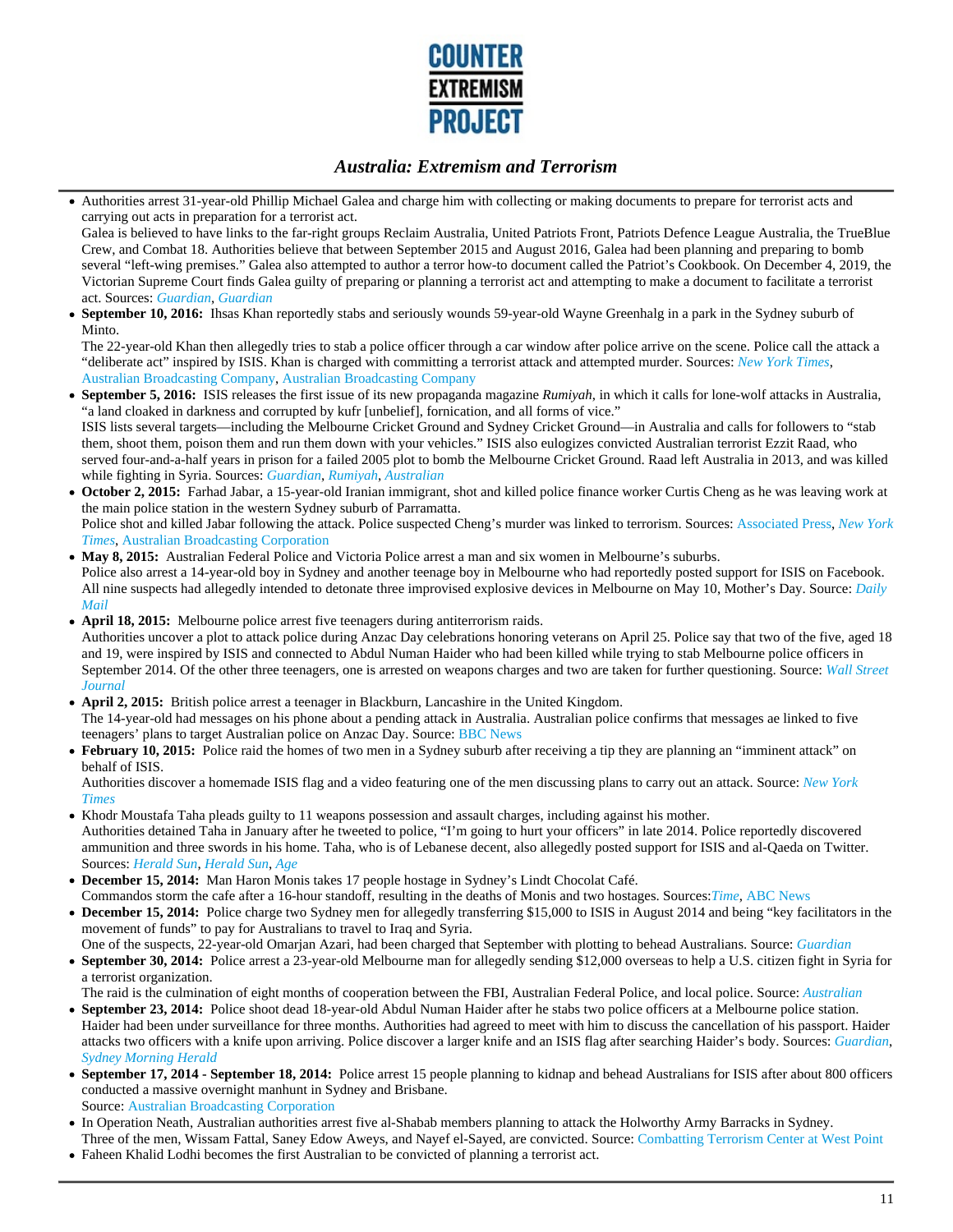

Authorities arrested him in October 2003 on suspicions he was planning to attack the national electricity grid or a defense site. Police said he possessed maps, chemicals, and instructions for poisons and homemade bombs, as well as jihadist doctrine and terrorist training materials. Source: *Sydney Morning Herald*

- **November 8, 2005:** Authorities arrest 17 members of two jihadist cells in Melbourne and Sydney after a 17-month-long counterterrorism investigation called Operation Pendennis. Sources: Australian Broadcasting Corporation, *Sydney Morning Herald*, *Australian*
- **November 23, 1986:** A car bomb explodes in the basement parking lot of Melbourne's Turkish consulate, killing only one of the bombers, Hagob Levonian.

Source: News.com.au

- Members of the Justice Commandos of the Armenian Genocide kill the Turkish consul general, Sarik Ariyak, and his bodyguard in Sydney. Source: News.com.au
- **February 13, 1978:** A bomb explodes at Sydney's Hilton Hotel where Prime Minister Malcolm Fraser and 11 foreign leaders are staying for the Commonwealth Heads of Government Meeting.

Two garbage collectors and a police officer die. Source: Parliament of New South Wales

# **Domestic Counter-Extremism**

Since September 2014, Australia's security threat level has been listed as "probable," indicating intelligence alluding to the intention and capability to carry out a terrorist attack in the country. According to Australia's security agency, the ASIO, the most likely form of attack in Australia is an individual or group using simple, low-cost methods such as a knife, firearms, or vehicle ramming. Between the end of 2017 and late 2018, the ASIO resolved or investigated more than 14,000 counterterrorism leads, according to the agency's 2017-2018 report to parliament in October 2018. The agency investigated more than 400 terrorism cases between the end of 2014 and late 2015, according to the agency's October 2015 report. The Australian government has noted that the global COVID-19 pandemic has created social and economic challenges around the world, but it has not greatly diminished the threat of terrorism. (Sources: ASIO, ASIO, Australian National Security)

Australia's government sought to increase counterterrorism and counter-extremism measures following the December 2014 Sydney café hostage crisis. In July 2017, Prime Minister Malcom Turnbull called on Internet providers to block extremist content and comply with government requests for encrypted information in an effort to combat extremism. Turnbull said in October 2015 that anyone who cannot abide by Australia's core value of "mutual respect" is free to leave the country. During a meeting with security chiefs that month, Turnbull said it is "absolutely critical" for security and government officials to engage with Australia's Muslim community to prevent radicalization. (Sources: Bloomberg, News.com.au, BBC News)

On December 9, 2020, Australia's Parliamentary Joint Committee on Intelligence and Security launched a review into extremist movements and radicalism in Australia. In a letter to the committee, the Australian Minster for Home Affairs Peter Dutton charged the inquiry with assessing the threat posed by radical movements and individuals in the country, "including, but not limited to, Islamist and far right-wing extremist groups, and how these have changed during the COVID-19 pandemic," as well as these groups' ties to international extremist organizations. The inquiry will also include assessment on "the role of social media, encrypted communications platforms and the dark web in allowing extremists to communicate and organize." (Sources: Parliament of Australia, Minister of Home Affairs)

On March 17, 2021, ASIO Director General Mike Burgess announced the organization would cease referring to "Islamic extremism" and "rightwing extremism" and instead refer to broader categories of "ideologically motivated violent extremism" and "religiously motivated violent extremism." According to Burgess, the shift is due to the ASIO investigating people based on the threat of violence, rather than solely because of their political views, and the need to include people affiliated with groups "outside the traditional categories," such as the incel movement—the violent misogynistic movement of the involuntarily celibate. (Source: *Guardian*)

### *Legislation and Financing*

The Australian government made significant investments in its countering violent extremism (CVE) infrastructure in 2022. According to Australian Home Affairs Minister Karen Andrews, as of March 2022, 144 people have been charged in 71 counterterrorism related operations around Australia since 2014 while 18 convicted terrorists were due for release within the next four years. That February, the government announced a \$61.7 million investment into CVE programs. Of the total sum, \$24.5 million would go toward expanding intervention programs into rural and regional areas. The government allocated \$13.8 million toward the creation of a national program to rehabilitate and reintegrate violent extremists in custody. Another \$8 million was allocated to the creation of an international Centre of Excellence for CVE Research, Risk Assessment and Training, as well as a new \$10.7 million CVE Community Grants Program. The remaining \$4.7 million was allocated toward strengthening strategic communication programs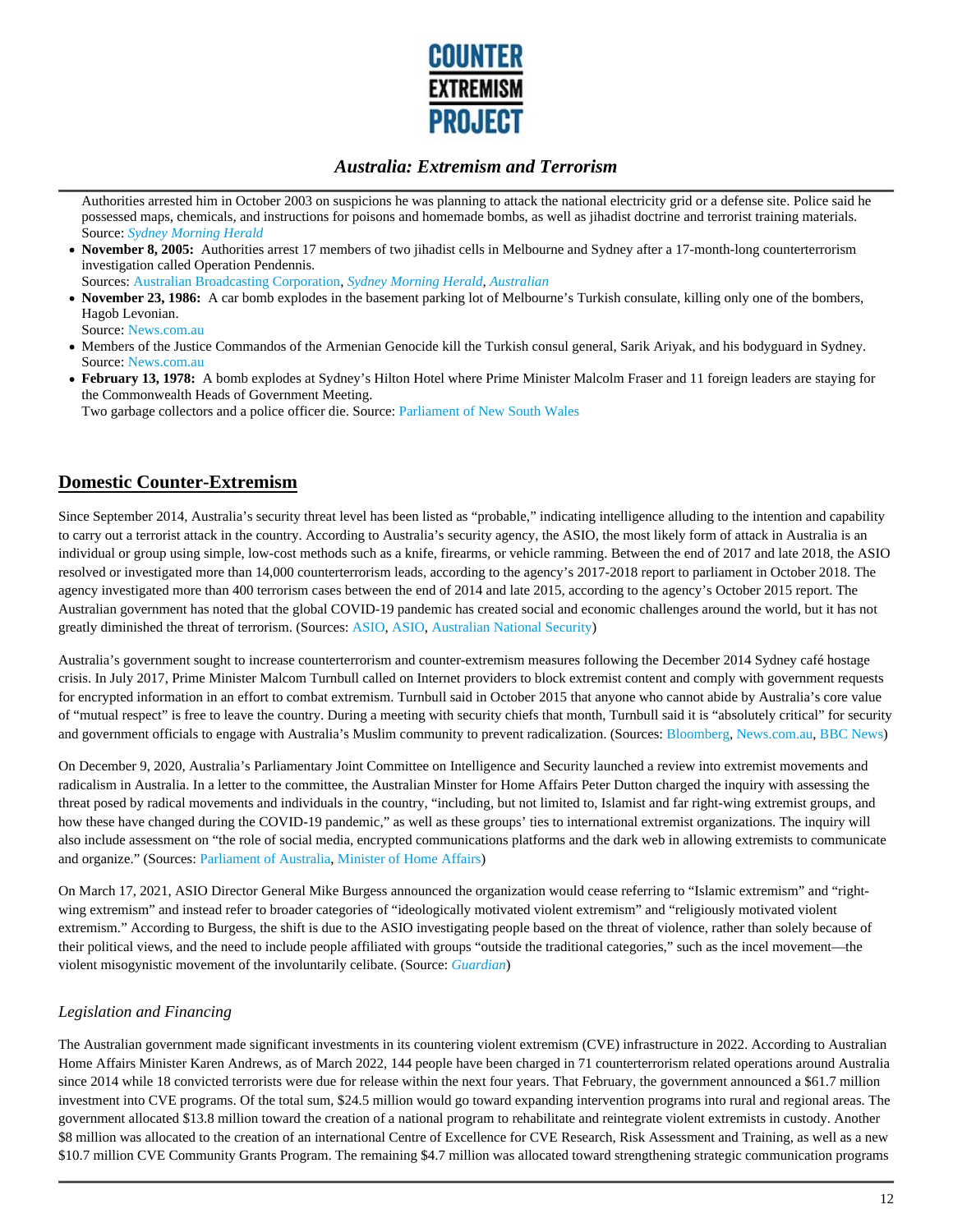

that rebut extremist narratives and provide positive, alternative stories about life in Australia. In March 2022, the Australian government announced a new counterterrorism strategy with a further investment of \$86.7 million. The strategy allocated \$19.8 million for the creation of a High Risk Terrorist Offender Registry, to be designed in consultation with states and territories, that would impose long-term reporting obligations on all Commonwealth terrorist offenders after the end of their custodial sentences. The government allocated the remaining \$66.9 million toward continued support for the High Risk Terrorist Offender regime, and the implementation of the Extended Supervision Order framework to protect Australians from high-risk terrorist offenders who cannot be deradicalized. The new registry will specifically target and impose reporting conditions on high-risk terrorists who are due for release and have shown no signs of reformation. (Sources: Australian Home Affairs, Australian Home Affairs , Channel 7 News)

Following the March 15, 2019, terrorist attacks in Christchurch, New Zealand, Australia's government passed the "Sharing of Abhorrent Violent Material" bill on April 4, 2019. The legislation seeks to hold social media companies responsible for the content on their platforms, threatening to fine companies up to 10 percent of their annual profit and jailing executives for up to three years for failing to "expeditiously" remove illegal content. The bill also creates a regime for the eSafety Commissioner to notify tech companies that they are hosting abhorrent violent material, triggering an obligation to remove such content. In February 2020, the director general of the ASIO said that online messaging applications were used in nine out of 10 priority counterterrorism cases in the country. On March 24, 2020, it was reported that Australia's eSafety commissioner will now be allowed to order Internet providers to block websites hosting terrorist content. Following the March 2019 Christchurch shootings in New Zealand—where the Australian-born shooter livestreamed the attack on Facebook—Australia did not have any legal basis to prevent the dissemination of extremist content online. To be eligible for blocking, the websites must feature content that promotes or incites acts of terrorism or violent crimes. (Sources: *Guardian*, *New York Times*, *Guardian*, Sydney Morning Herald)

In mid-July 2017, Prime Minister Malcolm Turnbull proposed to increase the military's ability to address domestic terror incidents. Turnbull hopes to create a more flexible and effective response force to any future terror attack in Australia by removing a provision which prohibited military involvement in attacks until the police requested assistance. (Source: Al Jazeera)

In December 2016, Turnbull approved a new law permitting authorities to extend the prison sentences of convicted terrorists at the end of their prison terms. Turnbull justified the law because 55 people had been accused of terrorism since 2014. A court order is required to extend the sentence. A parliamentary committee would review the new law after six years. (Source: Associated Press)

In July 2016, Australian law enforcement and information agencies were combined into the new Australian Criminal Intelligence Commission (ACIC) in an effort to increase counter-extremism cooperation. (Source: U.S. Department of State)

In September 2015, former Australian Prime Minister Tony Abbott proposed new hate speech legislation prohibiting speech deemed "advocacy to genocide." The law would provide prison sentences of up to seven years for offenders who publicly "counsel, promote, encourage or urge" genocide. According to Attorney General George Brandis, the proposed law is aimed at groups like Hizb ut-Tahrir, which Abbott had unsuccessfully called to be banned. The government introduced the law in parliament on November 12, 2015. (Sources: *Daily Telegraph*, *Guardian*, *Daily Telegraph*, *Australian Jewish News*)

Following the October 2015 shooting of a police accountant by a 15-year-old Iranian-Australian, the government began exploring lowering the minimum age a suspect can be subjected to control orders, and restrictions on movement and communications. The proposal would lower the minimum age from 16 to 14. While the legislation was under consideration prior to the shooting, Brandis said the shooting demonstrated the need to lower the age for restrictions. (Sources: Australian Attorney General's Office, *New York Times*)

In May 2015, the Abbott government unveiled a \$1.2 billion security package to combat extremism and prevent Australians from joining foreign conflicts. The package allocated \$450 million "to strengthen intelligence capabilities and to counter extremist messaging." Another \$131 million was designated to help telephone and Internet companies adjust to new data retention laws. The package also included \$296 million for intelligence agencies to upgrade their information technology systems. The government also set aside \$22 million to fight online extremist propaganda. Another \$750 million was apportioned to expand Australia's Middle East military operations including in Iraq and Afghanistan. (Sources: *Guardian*, *Business Insider Australia*)

Abbott announced a series of tougher counterterrorism measures in February 2015. The "threshold for action" against Lindt Café gunman Man Haron Monis had been "set too high," according to Abbott, who said Monis should never have been admitted to Australia or released on bail in his ex-wife's murder case. Abbott promised Australia would no longer allow its "enemies to exploit our decency." (Sources: *Financial Times*, Reuters, BBC News, Associated Press)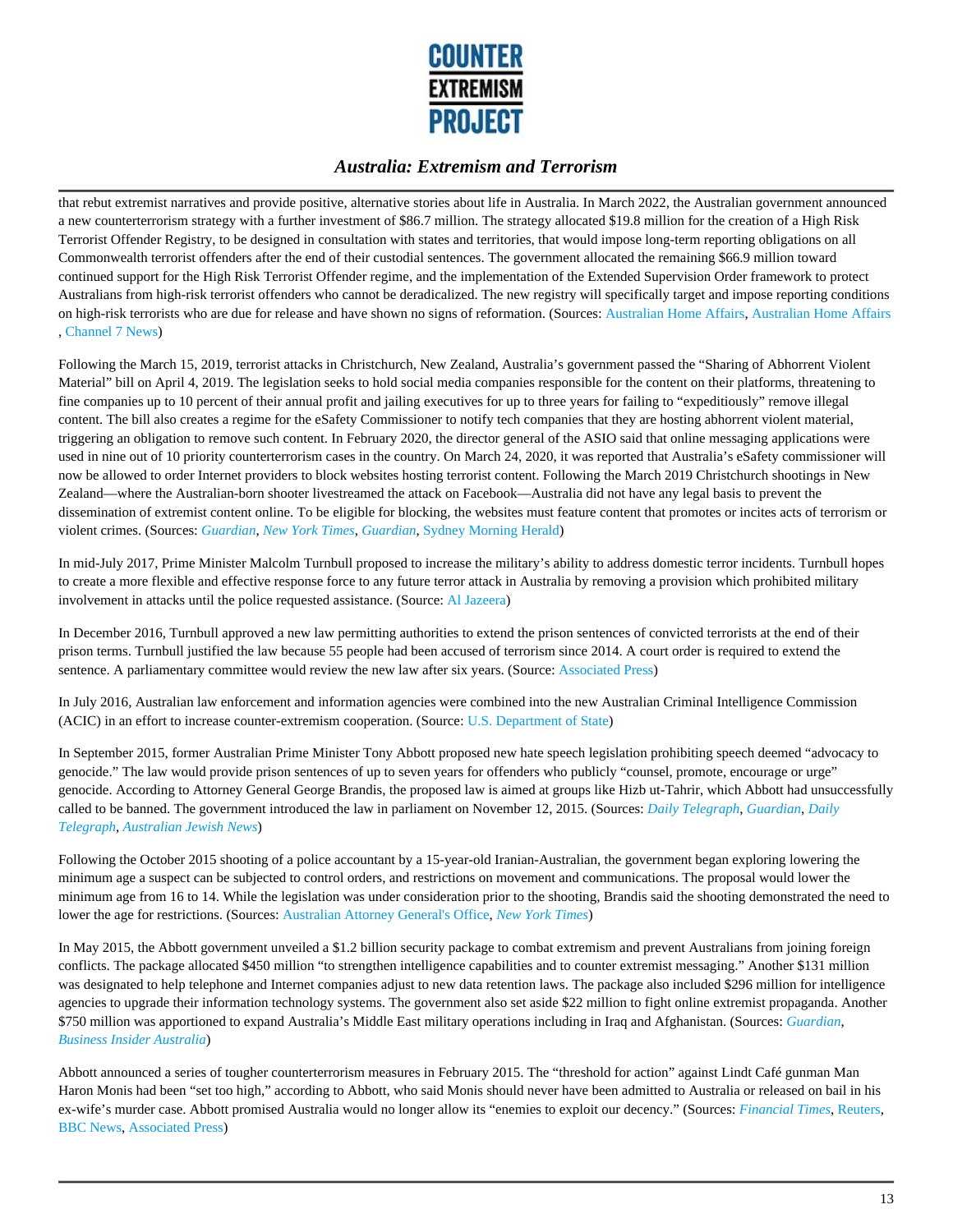

In May 2015, the Abbott government unveiled a \$1.2 billion security package to combat extremism and prevent Australians from joining foreign conflicts.

Abbott's plan called for suspending or revoking the citizenship of dual citizens involved in terrorism, and suspending welfare, overseas travel, and other privileges of Australian citizens involved in terrorism. Authorities would also restrict hate speech by religious preachers. A new counterterrorism coordinator would oversee programs to promote Australian values and counter extremist propaganda. The Australian Parliamentary Joint Committee on Intelligence and Security made a series of recommendations regarding the package in early November 2015. The Cabinet approved the recommendations. Parliament passed the Australian Citizenship Amendment (Allegiance to Australia) Bill that December. The new legislation allows the government to automatically strip dual nationals of Australian citizenship if they are involved in terrorism abroad. The government would also be able to strip the citizenship of dual citizens who have been convicted of engaging in terrorism abroad within 10 years of the law's passage. The legislation also allows Australia to strip citizenship from dual nations convicted of terrorism in Australia. But in March 2017, Australian lawmakers warned that only one foreign fighter had to-date lost his Australian citizenship, and loopholes within Australian law still allowed Australian foreign fighters to return to the country. (Sources: *Financial Times*, Reuters, BBC News, Associated Press, Sydney Morning Herald, Agence France-Presse, *Daily Telegraph*)

In December 2014, the government passed a \$630 million funding increase over a four-year period for police and security agencies to combat terrorism. This plan is separate to the May 2015 security package. (Source: *Guardian*)

In late 2014, the Parliament passed the Foreign Fighters Bill, which canceled welfare payments to people involved in terrorism and expanded security agencies' powers to combat extremism. The bill expanded the Australian Secret Intelligence Service's abilities to support the Australian Defence Force in military operations. It also expanded legal authority to act against people suspected of funding, enabling, or supporting terrorism. A key component that stirred debate in the country was a provision that made it illegal for citizens to travel to areas deemed to be combat zones. (Sources: United Nations, Reuters, Parliament of Australia, Australian Attorney General's Office, *Australian*)

Australia instituted a ban on travel to conflict zones in December 2014. The government barred its citizens from traveling to the ISIS stronghold of Raqqa, Syria, that month, and followed up in March 2015 by restricting travel to Mosul, Iraq. (Sources: Reuters, Reuters)

Australian law allows the government to revoke citizenship of people if they maintain citizenship in another country and would not be left stateless. The Australian Security Intelligence Organisation (ASIO) has warned that the revocation of citizenship of terrorism suspects outside the country will not eliminate the threat they pose Australian interests abroad and may unintentionally increase the threat. The ASIO has cautioned the government that the retention of citizenship may be a better option to allow Australian authorities to pursue charges against terror suspects abroad. The Australian government has revoked the citizenship of at least 13 dual citizens, including ISIS foreign fighter Neil Prakash. On November 25, 2020, jailed Algerian-born Islamist cleric Abdul Nacer Benbrika became the first Australian to lose his citizenship while still residing in the country. (Sources: Australian Broadcasting Corporation, BBC News, BBC News)

The prime minister announced a \$64 million counter-extremism package in August 2014. The package included \$32.7 million for a new multiagency effort to monitor and disrupt foreign fighters and their supporters. It also included \$13.4 million for counter-radicalization community engagement programs. Another \$6.2 million would go toward creating a new federal police team to target returning foreign fighters. (Source: Sky News)

Australia's Criminal Code Act of 1995 defines terrorism and terrorism offenses. The law has since been updated to expand the definition and widen government powers to combat terrorism. The law bars advocating violence against the constitution, individuals, and groups, as well as genocide. The act imposes life in prison as a penalty for committing a terrorist act. In 2002, Australia created its designation list of terrorist organizations when the government added multiple terrorism offenses to the Criminal Code Act 1995. Australia's list of designated terrorist entities includes 28 groups such as al-Qaeda, ISIS, and Hezbollah's external security organization. Australia initially designated only Hamas's military wing in 2003. In October 2021, Australia's Parliamentary Joint Committee on Intelligence and Security recommended designating Hamas in its entirety. Australia designated Hamas in its entirety as a terrorist organization on March 4, 2022. On November 23, 2021, Australian Home Affairs Minister Karen Andrews announced the government's intention to designate Hezbollah in its entirety as a terrorist organization. That year, Australia also expanded its terrorism list to include the far right. On March 22, 2021, Australia designated the U.K.-based Sonnenkrieg Division (SKD) as a terrorist entity. SKD is a European offshoot of the defunct U.S.-based neo-Nazi group Atomwaffen Division (AWD). It was the first time Australia designated a farright group on its terrorism list. According to Australian then-Home Affairs Minister Peter Dutton, SKD's designation reflected the government's commitment to stamping out violence and extremism of all kinds, regardless of ideology or motivation. Prior to the designation, Australia was the only country in the Five Eyes Network not to have designated a far-right organization. In November 2021, Andrews announced the government would also designate the international far-right network The Base. On February 17, 2022, Australia designated the National Socialist Order, a U.S.-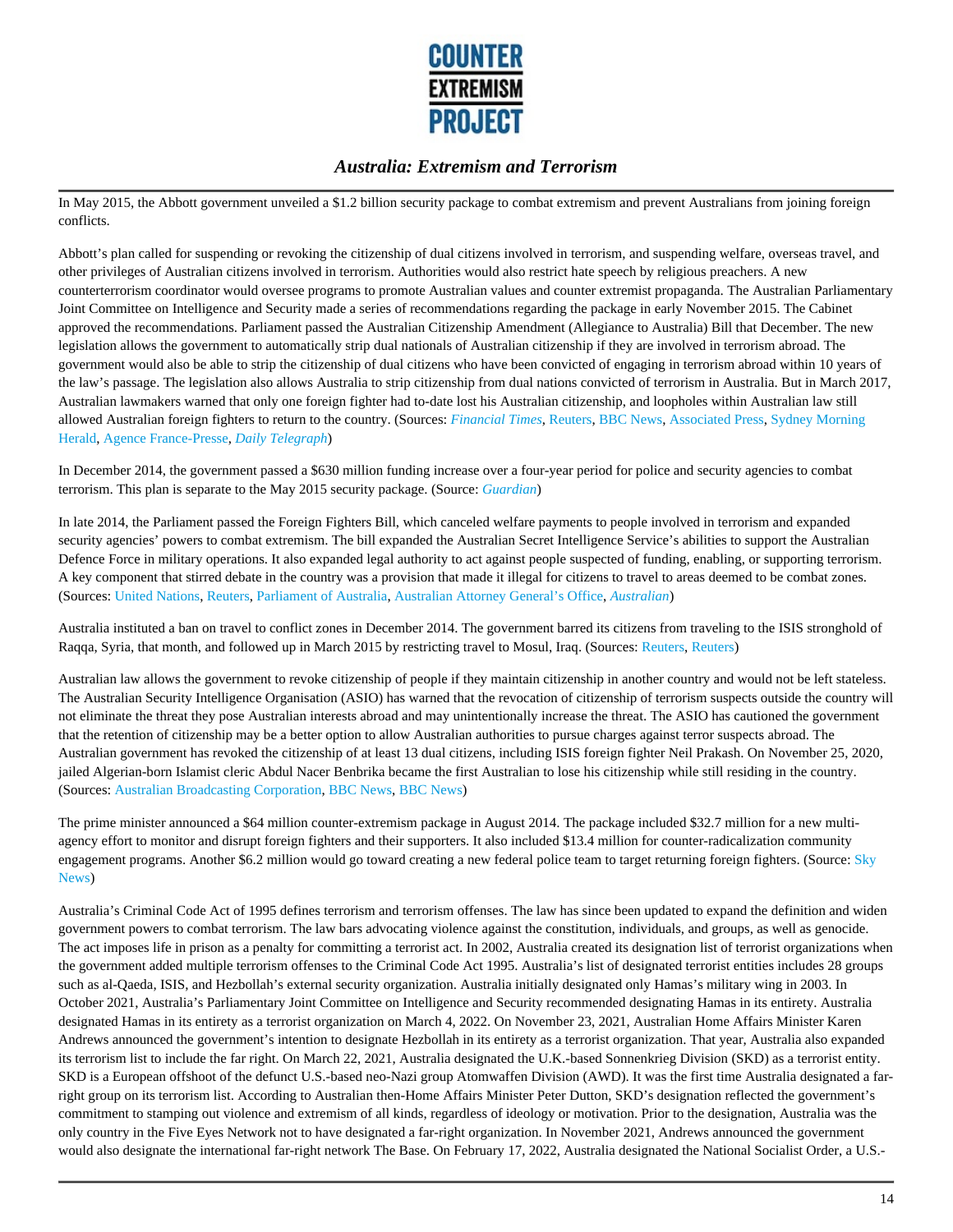

based AWD successor group. (Sources: Government of Australia, Australian National Security, Associated Press, BBC News, *Times*, Australian Broadcasting Corporation, Reuters, *Jerusalem Post,* Associated Press, Reuters)

The 2005 Anti-Terrorism Act gave authorities wider powers to obtain information about and detain terrorism suspects.

#### *Government Programs*

The government launched the Countering Violent Extremism Unit within the Attorney General's Department in August 2014 to work with local governments and communal organizations fight extremist influences and decrease the threat of radicalization. The Unit oversees several deradicalization programs and works with local governments to rehabilitate those imprisoned for terrorism offenses.

One of the Unit's initiatives is the Living Safe Together website. The site provides information on the radicalization process, counterterrorism laws, and how to report extremism. The Living Safe Together grant program allocated \$1 million in 2014-15 for community-based non-government and local government programs—such as mentoring, counseling, and education programs—to counter violent extremism. (Source: Australian Attorney General's Office)

The government announced \$1.6 million in grants to 34 community organizations on May 1, 2015. The government increased its allocation by \$600,000 due to the multitude of requests. Groups that received grants included an at-risk-youth mentorship program by a Curtin University deradicalization expert, a formal qualification program for aspiring Muslim mentors by the Australian Muslim Women's Association, and soccer clinics run by Football United to help youth develop social skills and feel part of the community. (Source: *Guardian*)

#### *Student Efforts to Counter Extremism*

As part of the U.S. State Department's "P2P: Challenging Extremism" competition, a team of students from Australia's Curtin University developed an app called "52 JUMAA." The free app allows users to create profiles and set goals for their personal and spiritual growth. The app provides users with weekly challenges to encourage them to connect with and give back to their communities. The app's creators believe it can challenge the lure of extremist groups that capitalize on impressionable youth exploring Islam. (Source: WAtoday)

#### *Anti-Money Laundering/Counter-Terrorism Financing (AML/CTF)*

Australia is a member of the international Financial Action Task Force (FATF). Australian Transaction Reports and Analysis Centre (AUSTRAC) is Australia's financial intelligence agency. A 2015 FATF assessment found Australia's AML/CTF policies to be a "mature regime" but nevertheless cited gaps in the country's AML/CTF policies, including failures to adequately monitor non-profit organizations that might be used to fund terrorism. A July 2018 report by AUSTRAC and the Australian Commission for Law Enforcement Integrity found Australia's AML/CTF legislation is "increasingly unfit for purpose in the face of emerging technology." The report called for "effective legislation" to "respond to both current and future needs." In response, a spokesperson for the Australian Home Affairs department told the *Australian* that the country's terrorism financing legislation has fully complied with international standards since the 2015 assessment. (Sources: FATF, FATF, *Australian*)

### **International Counter-Extremism**

Australia has participated in several overseas military campaigns to curb extremism, including the fight against ISIS, the wars in Afghanistan and Iraq, and U.N. peacekeeping missions. In May 2015, the government allocated \$750 million in its 2015 budget to expand Australia's Middle East operations. (Source: *Business Insider Australia*)

Australia is also part of the Five Eyes Intelligence Oversight and Review Council, an intelligence-sharing alliance that also includes Canada, New Zealand, the United Kingdom, and the United States. The alliance dates to an intelligence-sharing agreement between the United States and United Kingdom at the end of World War II, which was formalized with the 1946 United Kingdom – United States of America Agreement (UKUSA). The agreement expanded to include Canada in 1948, and Australia and New Zealand in 1956. (Sources: U.S. Office of the Director of National Intelligence, *Guardian*)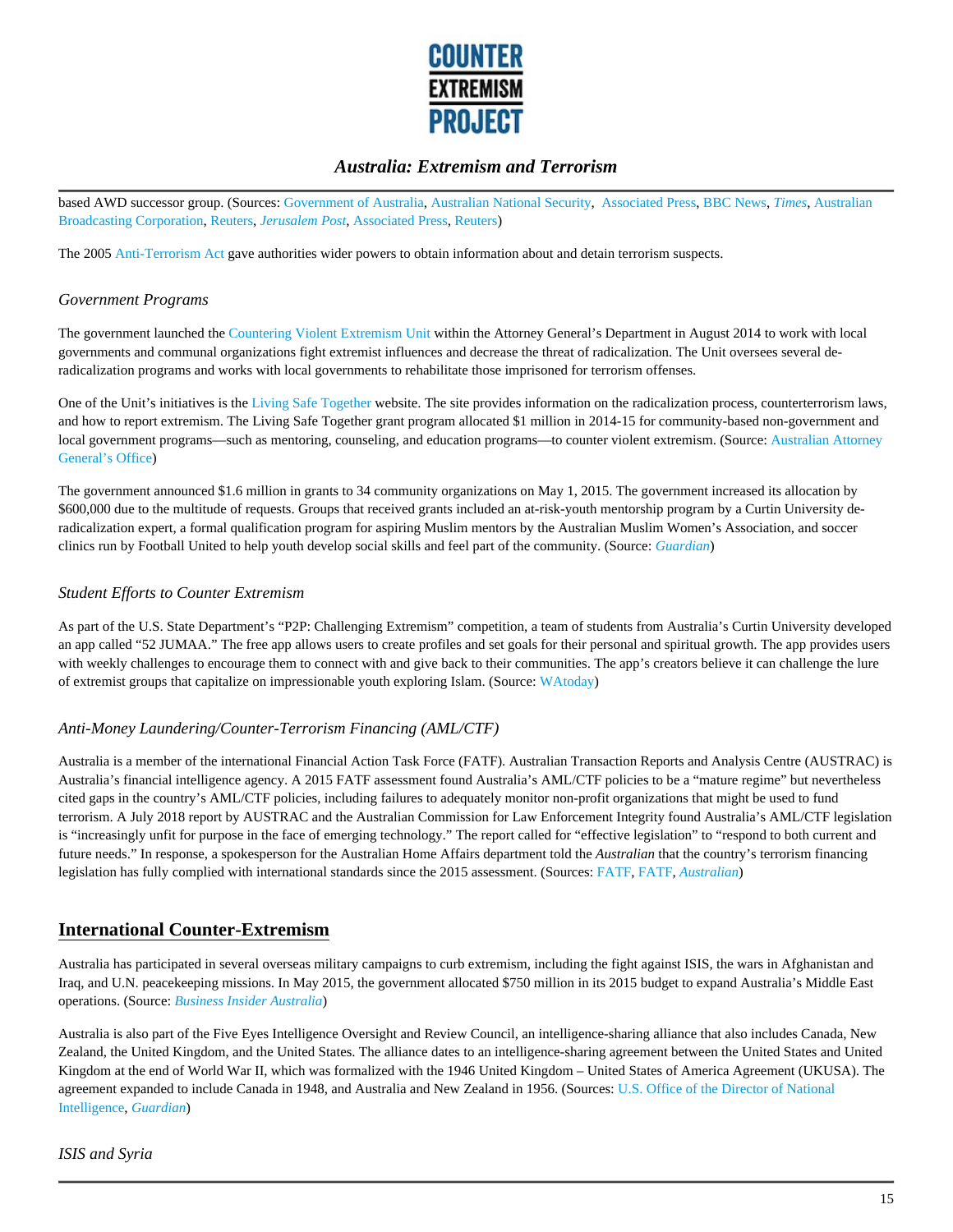

Australia was one of the first countries to volunteer military support to the U.S.-led international coalition against ISIS. It launched its first combat mission on October 5, 2014. According to Chief of Joint Operations Vice Admiral David Johnston, Australian planes flew over Iraq dozens of times in 2014 and dropped bombs at least twice in raids that killed "multiple" members of ISIS. In October 2014, Australian personnel destroyed an ISIS facility in Iraq, killing several members. Australia has taken on a larger load of missions in Iraq to allow the U.S. and other coalition members to focus on Syria. (Sources: *Guardian*, News.com.au)

Australia was one of the first countries to volunteer military support to the U.S.-led international coalition against ISIS.

As a member of the Association of Southeast Asian Nations (ASEAN) Regional Forum, the Pacific Island Forum, and Asia-Pacific Economic Cooperation (APEC), Australian authorities also work with other Southeast Asian countries to further develop and strengthen anti-ISIS operations in the region. Most recently, Australia sent two P3 Orion reconnaissance planes to assist in the Philippines' operation to retake the city of Marawi from the ISIS-affiliate Abu Sayyaf Group. (Sources: U.S. Department of State, Sky News)

Prime Minister Malcolm Turnbull has called for a political solution to the crises in Iraq and Syria. As of November 2015, Australia has agreed to accept 12,000 Syrian refugees. (Source: *Herald Sun*)

#### *Iraq*

About 2,000 Australian troops participated in the U.S.-led invasion in March 2003 to topple Saddam Hussein. On April 12, 2003, Australia launched Operation Baghdad Assist to provide medical supplies and other humanitarian support. On July 16, 2003, Australia launched Operation Catalyst to assist in Iraq's reconstruction. The bulk of Australia's forces left Iraq in 2008. (Source: *Sydney Morning Herald*)

In May 2015, the Australian government designated \$382 million for its continued involvement with the international coalition in Iraq. As part of the international Building Partner Capacity (BPC) mission, Australia sent a contingent of 300 personnel in early May to train and rebuild Iraqi security forces. Australia's commitment to the BPC force is expected to last two years. (Sources: *Business Insider Australia*, Prime Minister of Australia)

#### *Afghanistan*

Australia openly supported U.S. action in Afghanistan and contributed troops to the U.S.-led coalition in late 2001. Australia withdrew its forces in December 2002 but redeployed in 2005. Australia contributed 1,550 troops to the coalition at the height of its participation in 2009. Australia withdrew its last troops in December 2013. (Source: Australian Broadcasting Corporation)

#### *U.N. Peacekeeping Missions*

Australia joined the first U.N. peacekeeping mission in Indonesia in 1947. Australians have since commanded six multinational forces. Australian helicopters participated in peacekeeping operations in the Sinai in the 1970s and '80s. The country also participated in missions in Cambodia, Zimbabwe, Iraq during the first Gulf War, Somalia, and Rwanda. Australia continues to participate in international peacekeeping operations. As of 2021, Australia participated in the U.N. Truce Supervision Organisation (UNTSO), the Multinational Force and Observers (MFO) in the Middle East, and the U.N. Mission in South Sudan (UNMISS). Australia is the 11th largest financial contributor to the U.N. peacekeeping budget. (Sources: Returned Services League Australia, Australian Government Department of Foreign Affairs and Trade)

Turnbull has raised the possibility of Australians acting as peacekeeping troops in Syria. He also said Syrians were more likely to accept peacekeepers who come from within the region. Separately, in 2019 Australia announced it would send troops to participate in the U.N. Disengagement Observer Force (UNDOF) in the Golan Heights on the Syria-Israel border. UNDOF has monitored the fragile truce between the two countries since 1974. (Sources: *Herald Sun*, SBS News)

#### *International Aid*

Australia maintains a robust international aid program that the government uses to aid recipients' abilities to fight domestic extremism, as well as to enhance their infrastructure. In the 2018-19 fiscal year, Australia allocated \$4.2 billion (Australian) between five regions: the Pacific (\$1.3 billion), Southeast and East Asia (\$1 billion), South and West Asia (\$284.8 million), and the Middle East and Africa (\$258.5 million), and Latin America and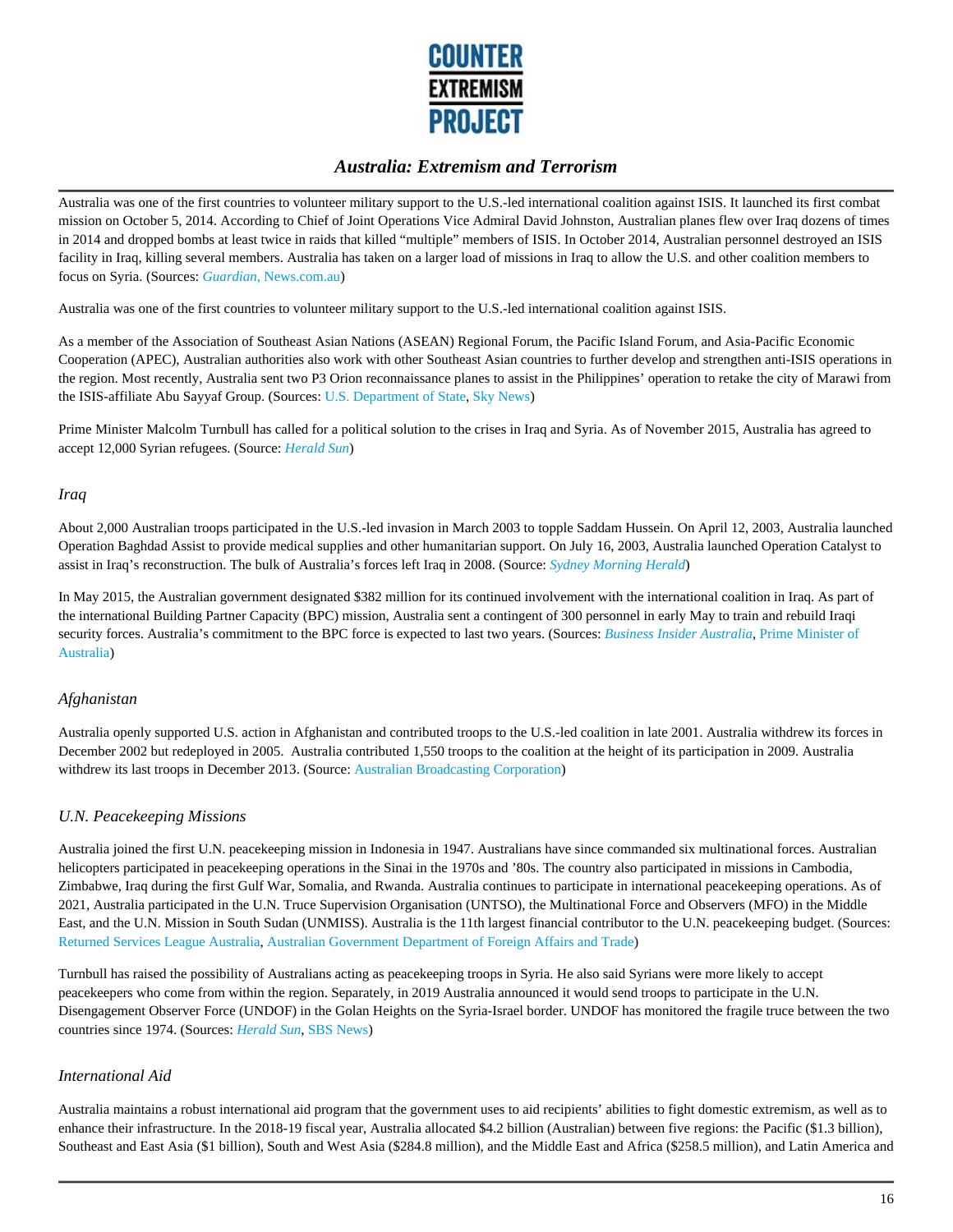

the Caribbean (\$5.9 million). The government views international aid as beneficial to the country's own national interests by contributing to the sustainable economic development and poverty reduction. (Sources: Australian Department of Foreign Affairs and Trade, Australian Department of Foreign Affairs and Trade)

In its 2018-19 allocation, Australia's development assistance to the Pacific region included a \$17.5 million allocation toward the creation of a new Australia Pacific Security College to provide security and law enforcement training for officials from across the Pacific Island region. In South and Southwest Asia, Australian aid is targeting violent extremism. In Bangladesh, Australia is providing assistance on countering terror financing. Additionally, the Australian Awards scholarship program promotes counter-radicalization through social media, according to the Australian government. In Pakistan, Australia funds the Radio Campaign for Women's Empowerment in order to support the role of women in countering violent extremism. Australia also contributes to Sri Lanka's Indo-Pacific Justice and Security Program, which is aimed at strengthening responses to transnational crime and violent extremism. (Source: Australian Department of Foreign Affairs and Trade)

# **Public Opinion**

A 2020 poll by Australia's Lowy Institute found only 50 percent of Australians either feel safe or very safe when thinking about world events. That number represented a record low for the poll and a significant decrease from 78 percent in 2018 and 92 percent in 2015. According to the Lowy Institute, 46 percent of Australians viewed international terrorism as a critical threat to Australia's vital interests over the next 10 years, while 48 percent viewed it as important but not a critical threat. The majority of Australians instead viewed drought and water shortages (77 percent) and Covid-19 and other potential pandemics (76 percent) as the most critical threats facing the country. According to the poll, 37 percent viewed Iran's nuclear program as a critical threat, while 50 percent called it important but not critical. The poll found 80 percent agreed that Australia's intelligence agencies were effective at protecting Australia's national security. The annual Lowy Institute survey polled 2,448 Australian adults in March 2020. (Sources: Lowy Institute, Lowy Institute)

An October 2016 poll on attitudes toward national security found that 45 percent of Australians were either "very" or "somewhat" concerned about either themselves or a family member being the victim of a terrorist attack in Australia, and 56 percent believe the government could do more to prevent terrorism. The Australian National University (ANU) poll also found that 71 percent of Australians are concerned about increasing Islamic extremism in Australia, but 70 percent also believe that Muslims in Australia should not be subject to additional scrutiny because of their religion. (Sources: Australian Broadcasting Corporation, Australian National University, Australian National University)

Regarding foreign fighters, the ANU poll found that 69 percent of Australians believed the government should prevent citizens from participating in foreign conflicts, and 85 percent supported canceling the citizenship of dual nationals involved in terrorist activities abroad. (Sources: Australian National University, Australian National University)

A November 2015 poll found that three out of four Australians believe a large-scale terror attack is likely in the country, while one out of four Australians believe such an attack is inevitable. Earlier in the year, the Lowy Institute's 2015 national poll recorded the lowest percentage of Australians who feel safe in the country in the poll's 11-year history. Sixty-nine percent of Australians view ISIS as a "high risk" to Australia's security. Australians also viewed terrorist attacks on Australians overseas (55 percent) and homegrown terrorism in Australia (53 percent) as high risks to Australia. A majority (69 percent) of Australians support Australian military action in Iraq, but only 20 percent believe it will make Australia safer from future terrorism. (Sources: *Guardian*, Lowy Institute)

The Australian Muslim community has reportedly dealt with growing feelings of disenfranchisement over the years. A 2014 poll on immigration and social cohesion found that one in four Australians negatively view Muslims. Muslim leaders condemned the December 2014 Sydney café siege but said they felt targeted by prevailing anti-Muslim attitudes that blame the entire Muslim community for extremists' acts. (Sources: *Sydney Morning Herald*, *New York Times*)

During a protest on September 18, 2014, Muslim community members said they had been terrified during massive anti-terror raids earlier that month. Protesters accused then-Prime Minister Abbott's government of politicizing the security situation. The president of the Islamic Friendship Association of Australia, Keysar Trad, blamed the government's "negative campaigns" against building new mosques for helping to radicalize Australian youth. (Sources: *Daily Mail*, News.com.au)

Senior Islamic leaders met with the attorney general to discuss homegrown extremism in July 2014. They promised to do what they can to prevent young Muslim Australians from traveling abroad to fight with extremist groups. (Source: Australian Broadcasting Corporation)